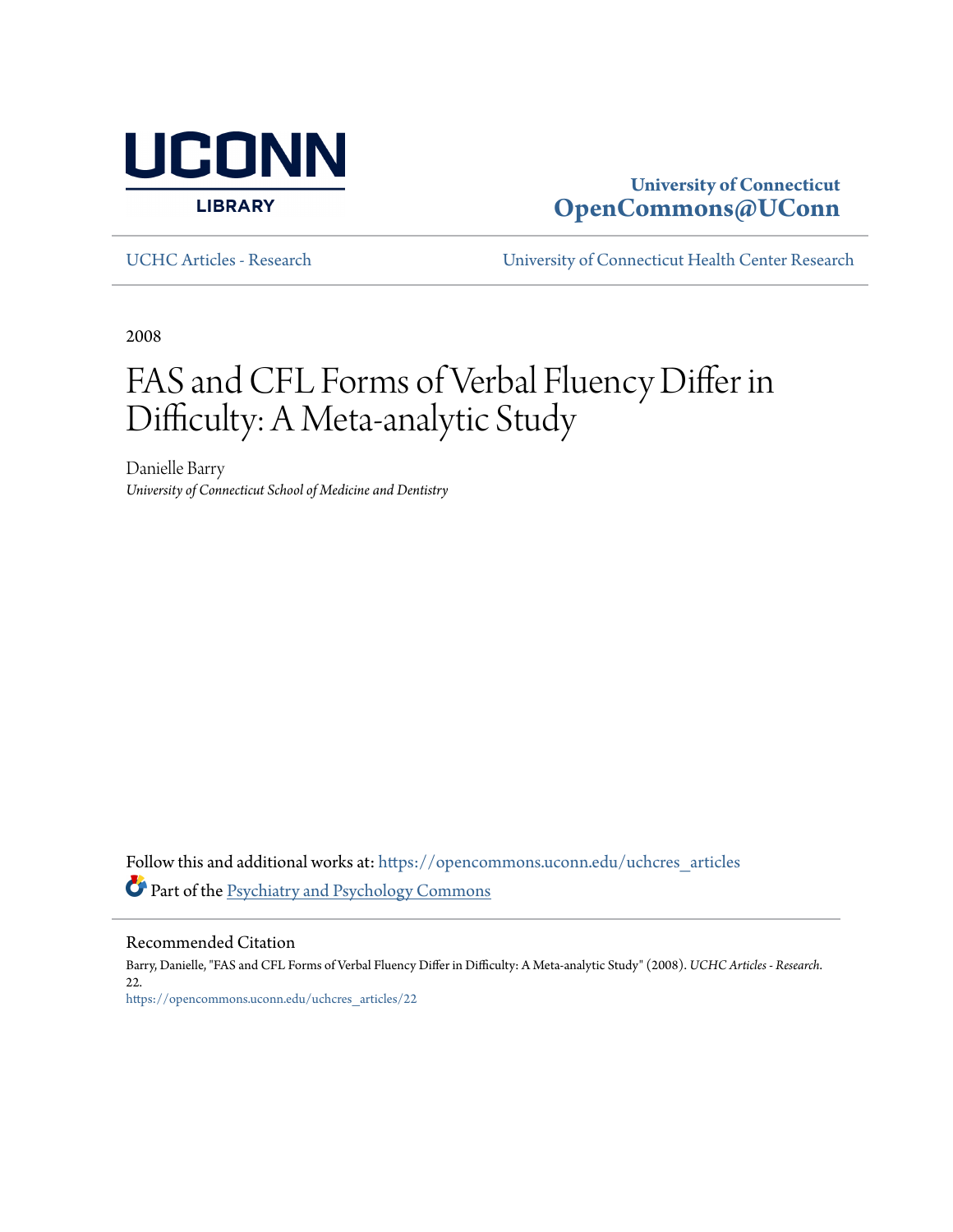

## NIH Public Access

**Author Manuscript**

*Appl Neuropsychol*. Author manuscript; available in PMC 2011 May 3.

#### Published in final edited form as:

Appl Neuropsychol. 2008 ; 15(2): 97-106. doi:10.1080/09084280802083863.

## **FAS and CFL Forms of Verbal Fluency Differ in Difficulty: A Meta-analytic Study**

**Danielle Barry**

University of Connecticut Health Center Farmington, CT, USA

**Marsha E. Bates** and **Erich Labouvie** Rutgers, The State University of New Jersey, Piscataway, NJ, USA

#### **Abstract**

The Controlled Oral Word Association (COWA) Test is a brief and sensitive measure of executive cognitive dysfunction. There are two commonly used forms of the test, one using the letters F, A, and S, and the other using C, F, and L. This study examines the relative difficulty of the two forms using a meta-analytic approach that includes multiple samples of normal individuals. The effects of age, education, gender composition, exclusion criteria, and age of study are also examined. Results indicate that the CFL form of the test is more difficult and that age, education, and the use of strict exclusion criteria influence performance. Performance is more variable for the FAS form, and age and age of study influence performance variability.

#### **Keywords**

Verbal Fluency; Controlled Oral Word Association Test; COWA; FAS; CFL

#### **Introduction**

An oral Verbal Fluency Test was first developed by Arthur Benton over 40 years ago (Mitrushina, Boone, & D'Elia, 1998). It was included in the Multilingual Aphasia Examination (Benton & Hamsher, 1976) in a slightly different form and with a new name, the Controlled Oral Word Association (COWA) Test. This test, also known as the phonemic or letter fluency test, requires test takers to name as many words beginning with a single letter as they can in one minute. Standard administration provides three letters. The most commonly used form of the test today uses the letters F, A, and S (Spreen & Strauss, 1998), but the form included in the Multilingual Aphasia Examination (Benton & Hamsher, 1976) uses the letters C, F, and L or P, R, and W. Although the name COWA is most accurately applied to the CFL/PRW form of the test, it has been widely adopted to describe the FAS form as well. Other versions of the letter fluency test that use different letters or different numbers of letters are included in a variety of test batteries (Spreen & Strauss, 1998). For example, the Test of Verbal Conceptualization and Fluency (TVCF; Reynolds & Horton, 2006) includes a verbal fluency test employing the letters P, D, S, and T, and the Delis-Kaplan Executive Function Scale (D-KEFS; Delis, Kaplan, & Kramer, 2001) includes the FAS form and a version using B, H, and R. Although it was developed as a test of verbal ability, the COWA is also considered a test of executive functions, including cognitive organization, initiation, maintenance of effort, and the ability to conduct a non-routine search for words based on a specific first letter, rather than lexical definition (Andrewes,

Correspondence concerning this article should be addressed to Danielle Barry, University of Connecticut Health Center, Department of Psychiatry (MC 3944), 263 Farmington Avenue, Farmington, CT 06030. barry@psychiatry.uchc.edu, Phone: (860) 679-6664..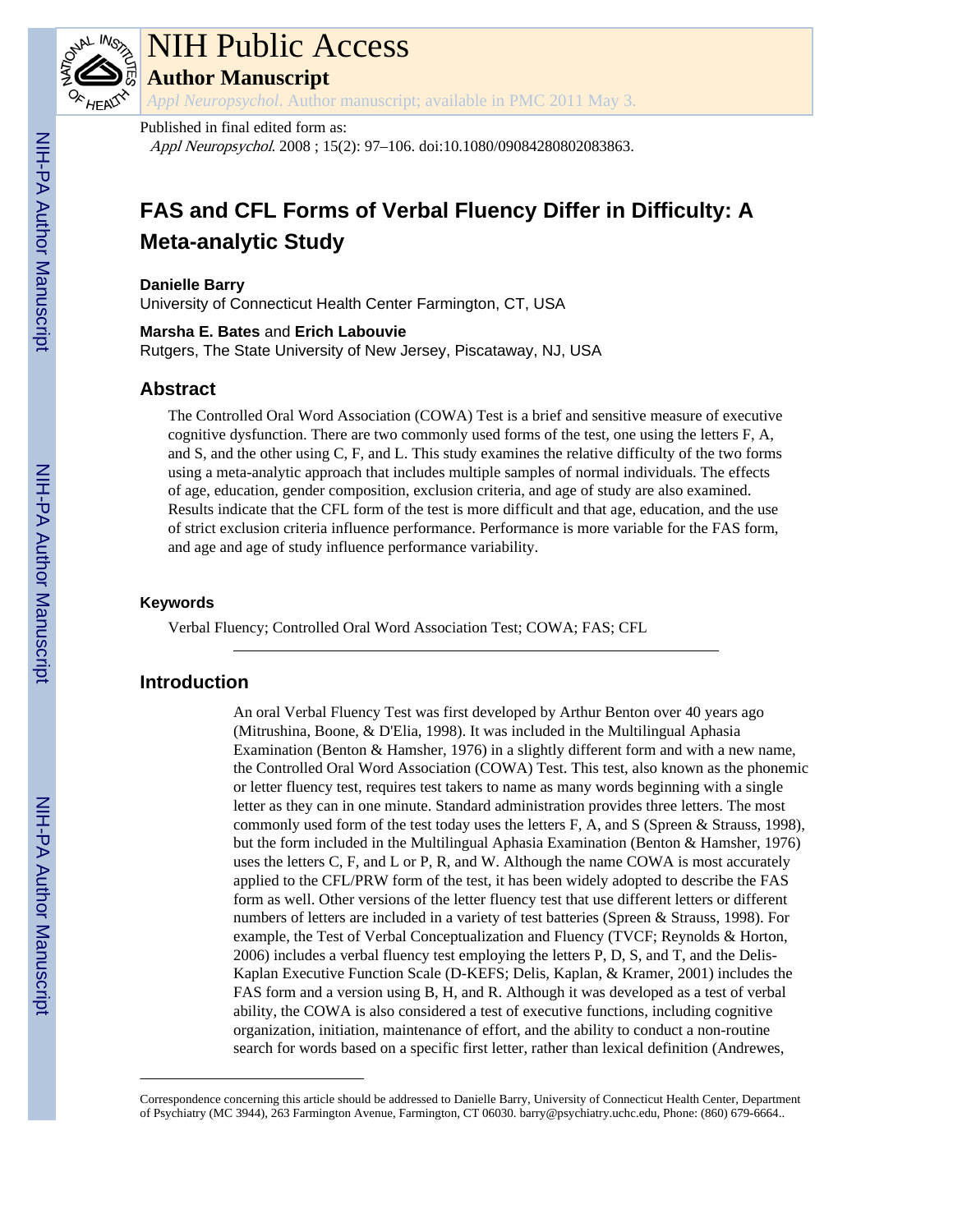2001; Devinsky & D'Esposito, 2004; Walsh & Darby, 1999). This interpretation is consistent with research showing poor performance in individuals with frontal lobe lesions (Ruff, Allen, Farrow, Niemann, & Wylie, 1994; Walsh & Darby, 1999) and sensitivity to cognitive dysfunction in disorders that affect executive functions (Henry & Beatty, 2006).

There is some evidence that different forms of the COWA have different levels of difficulty. Borkowski, Benton, and Spreen (1967) classified the letters C, F, P, A, and S as easy letters and the letters L and R as difficult letters based on the English vocabulary size for each letter. The FAS test thus includes only easy letters, whereas the CFL/PRW norms are based on fluency in response to two easy and one difficult letter (Bolla et al., 1990; Lacy et al., 1996; Ruff, Light, Parker, & Levin, 1996). Although comparison of norms for the FAS and CFL forms of the COWA suggest some differences in difficulty, these differences are difficult to interpret due to the use of different samples for each form (see Spreen & Strauss, 1998, for summary). Lacy et al. (1996) studied the equivalence of the two forms in a sample of 287 patients with various neuropsychological complaints. They administered the letters A, C, F, L, and S to each patient in various orders and then compared performance on CFL and FAS groupings. The two forms correlated highly in all patient groups, suggesting that interpretation of FAS using CFL norms would be accurate, at least in clinical samples (Lacy et al., 1996).

In addition to the form of test used, effects of demographic variables are important to consider when interpreting COWA results. Age effects have failed to emerge in many studies (Axelrod & Henry, 1992; Bolla et al., 1990; Ruff et al., 1996; Selnes et al., 1991), although some studies have shown modest age effects, with higher age predicting poorer performance (Libon et al., 1994). Higher education has been associated with better COWA performance in several studies (Ruff et al., 1996; Selnes et al., 1991; Tombaugh, Kozak, & Rees, 1999). Some studies find superior performance on the COWA in women compared to men (Bolla et al., 1990; Ruff et al., 1996), although other studies find no difference between men and women (Boone, 1999; Saykin et al., 1995; Tombaugh et al., 1999).

This study uses multiple regression analysis to examine the influence of form of administration (FAS or CFL) on COWA performance in a large sample comprising multiple published and unpublished studies of normal participants. It also examines the influence of age, education, and gender on mean performance. Influences on the variability of performance were also examined by analyzing the effect of independent variables on the standard deviation of the mean. The meta-analytic methodology employed allows for the examination of two other factors that could influence the applicability of normative samples: the strictness of the exclusion criteria, and the recency of data collection.

#### **Method**

#### **Data Collection**

Data were collected from published journal articles, normative studies, and unpublished dissertations reporting data obtained from normal, English-speaking participants. Studies were identified through searches of three computerized databases, PsychInfo, Medline, and Web of Science, using the terms verbal fluency test, controlled oral word association, COWA, and *word fluency* as keywords. A manual search of issues of *Neuropsychology, The Clinical Neuropsychologist,* the Journal of Clinical and Experimental Neuropsychology, Archives of Clinical Neuropsychology, and the Journal of the International Neuropsychological Society between 1997 and March 2006 was also conducted. Additional studies were identified from the references in studies obtained by the first two methods. Once identified, publications examining normal participants and reporting mean scores for the tests and at least one of three demographic variables (age, education, or gender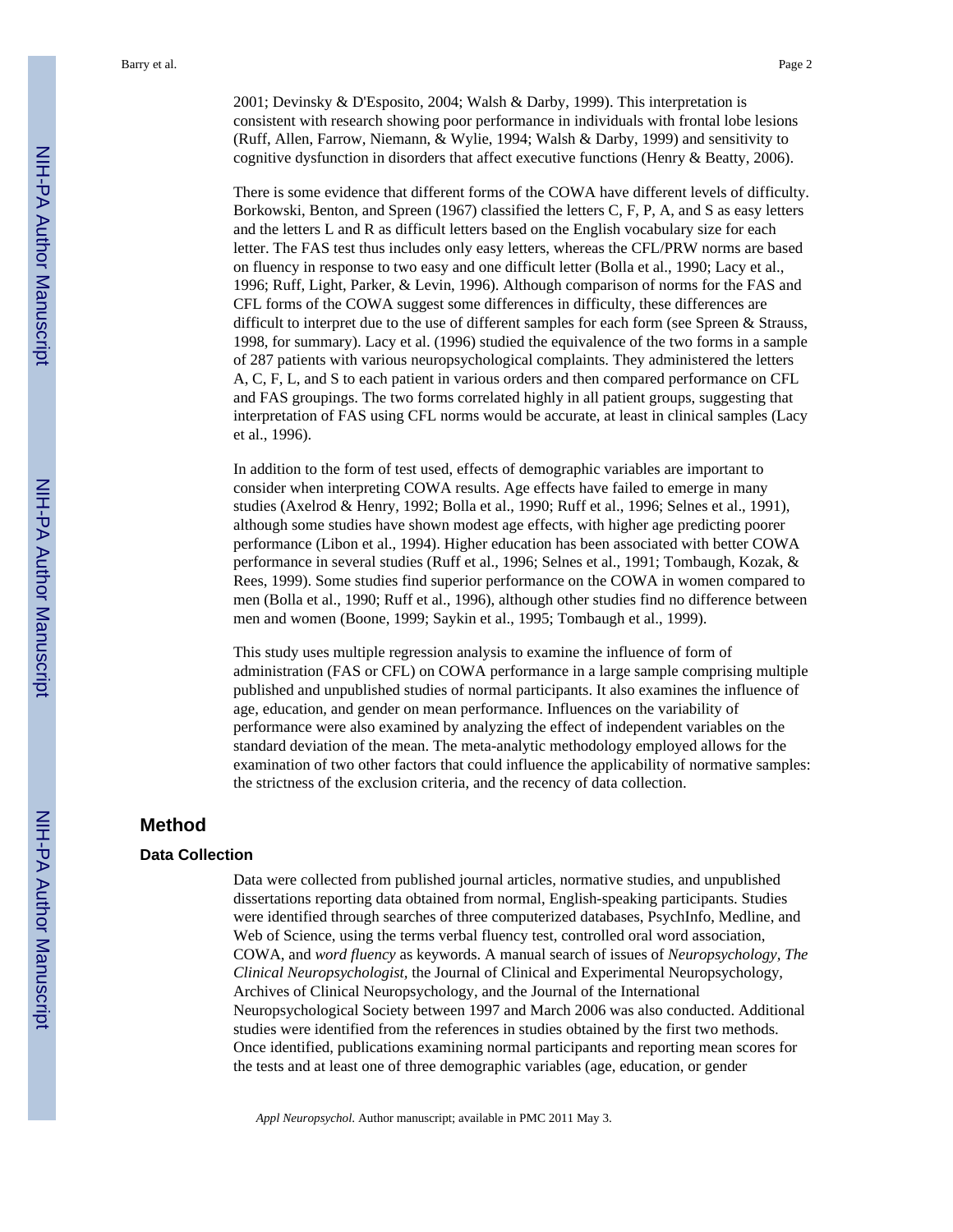composition) were included. Studies that used non-standard test administration procedures or that failed to report the form of COWA used were excluded. Only studies conducted in the United States or Canada were used, because differences in educational systems in other English-speaking countries would interfere with analysis of education effects.

#### **Procedure**

The following data were entered into an Excel spreadsheet for each study: mean test score, standard deviation of the mean, age, education, gender composition, year of study, exclusion criteria, and form of test (FAS, CFL) used. Test form and exclusion criteria were dummy coded for inclusion in the regression analysis. Studies using the FAS form of the COWA were coded 1, and those using the CFL form were coded 2. Studies that excluded participants based on at least three characteristics (history of neurological illness, history of significant head injury, history of psychiatric illness, history of significant medical illness, current substance use disorder), were coded 1, and those that did not employ at least three exclusion criteria were coded 0. The sample included 134 studies. Table 1 shows the demographic characteristics of the studies, and Table 2 shows characteristics of the sample included.

#### **Data Analysis**

Mplus statistical software (Muthén & Muthén, 1998) was used for data analysis. A full information maximum likelihood (FIML) method was used to produce unbiased parameter estimates assuming that data are missing at random (Allison, 2001; Muthén & Muthén). Multiple regression analyses yielded regression equations for the sample means and standard deviations of each test. Following the initial analyses, regression weights of non-significant variables were set to zero, and the analyses rerun, in order to obtain model fit indices. Variables that approached but did not reach significance were not set to zero. Most independent variables were normally distributed. Education was negatively skewed, indicating a higher proportion of scores at the higher end of the distribution. Square root, log, and inverse transformations were conducted on the education variable, but these transformations did not alter the results of the analyses, so the original analyses with untransformed variables were retained in order to avoid difficulty interpreting the effects of substantive differences in independent variables. Effect sizes for each independent variable were obtained as the unique variance accounted for by that variable.

#### **Results**

The regression equation for the mean fit the data well when non-significant variables were set to zero (*χ*2 = 0.831, *df* = 2, *p*= 0.6582, RMSEA = 0.00, 90% CI = 0.00 – 0.13, SRMR = 0.01, CFI = 1.00, TLI = 1.00). Gender and year of study were not significant in the preliminary analysis and were set to zero for the purpose of obtaining fit indices. Age and education were significantly associated with mean performance on the Verbal Fluency Test. Older age predicted worse performance, higher education predicted better performance, and the effect sizes for both variables were large. Exclusion criteria also had a significant effect on mean performance. More words were produced in studies with stricter exclusion criteria, with a medium effect size. Test form was also a significant predictor of mean performance, with worse mean performance in studies using the CFL form, but the effect size was small. The mean score for the FAS form of the test was 40.48 (6.08), and the mean score for the CFL form was 38.66 (5.55). The independent variables accounted for 47% of the variance in mean scores.

The regression equation for the standard deviation of the mean also fit the data well when non-significant variables were set to zero ( $\chi$ 2 = 2.489,  $df$  = 3,  $p$  = 0.4762, RMSEA = 0.00,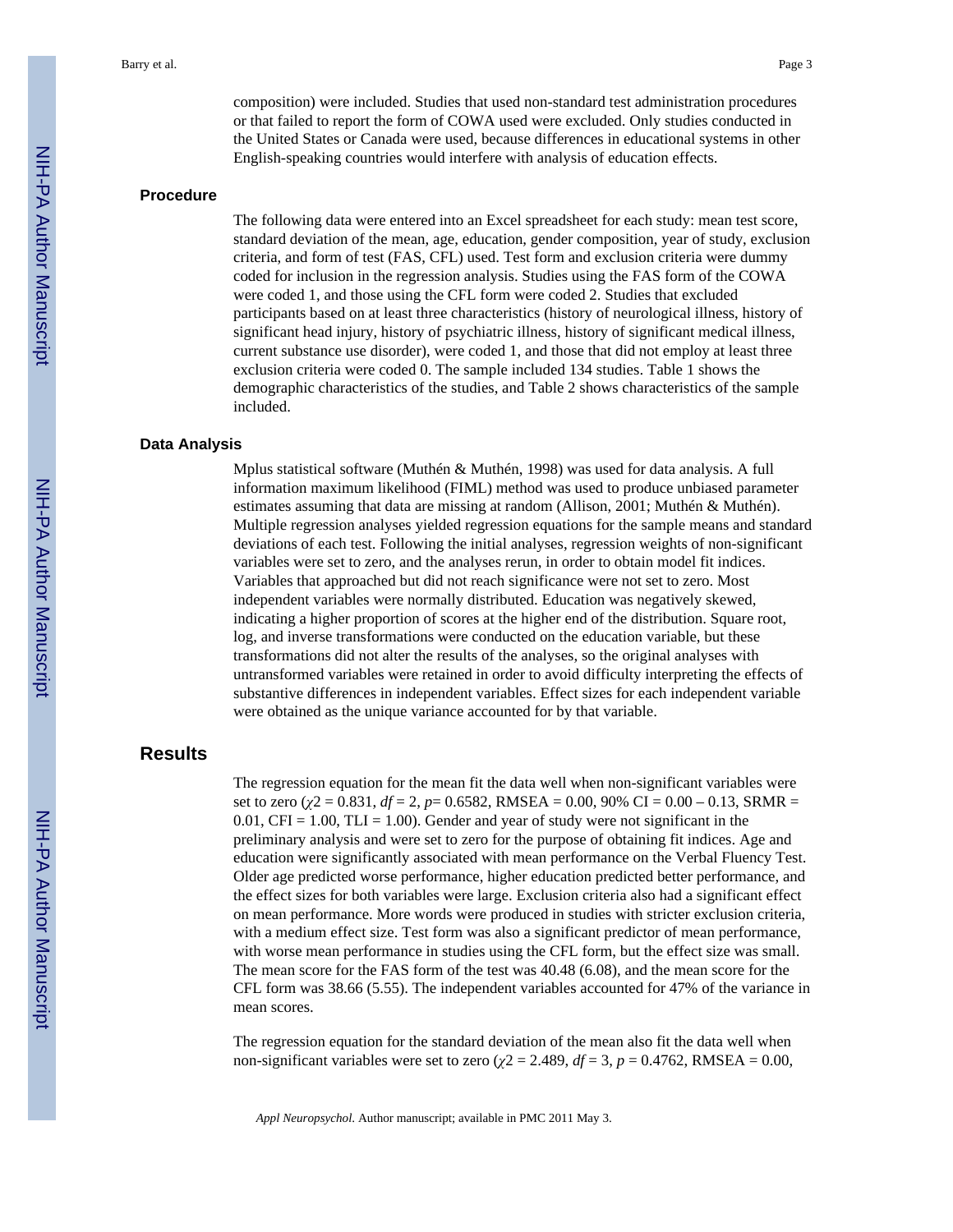90% CI =  $0.00 - 0.14$ , SRMR =  $0.02$ , CFI = 1.00, TLI = 1.00). Age was associated with standard deviation; there was greater variability in older samples. Age of study also predicted variability of performance, with less variability in older studies. Form was a significant predictor of standard deviation as well, suggesting greater variability in samples employing the FAS form of the Verbal Fluency Test. The effect sizes for age of study and form were large. The independent variables accounted for 15% of the variance in the standard deviation of COWA performance.

Table 3 shows the unstandardized beta weights for each variable retained in the second analysis. Table 4 shows the effect sizes represented as percent of variance accounted for by each variable.

#### **Conclusions**

The results of this study suggest that the CFL form of the COWA Test is more difficult than the FAS form and that there is greater variability in performance on the FAS form among normal individuals. Because the range of normal scores is narrower for CFL, interpretation of results from the two forms could be different for individuals whose scores lie at the extremes of the distribution where the effect of differences in standard deviations may be amplified. These results are inconsistent with findings from the study by Lacy et al. (1996) showing comparable performance on the two forms in clinical samples. One implication of these results is that performance on one form of the test cannot be accurately interpreted using norms based on the other form. Similarly, comparisons of raw scores on the two forms of the test, such as might be used in a pre- and post-intervention evaluation of cognitive ability, should be made cautiously, if at all.

Although previous studies have been inconsistent in their support of age as a variable influencing COWA performance, this study indicates that older adults will perform more poorly than younger adults and that their performance will be more variable. Verbal ability is generally considered a crystallized ability, one that does not decline with age or in response to subtle brain dysfunction, but verbal fluency, particularly phonemic fluency, requires executive ability, specifically the ability to initiate and maintain effort and organize information for retrieval, abilities that are sensitive to subtle cerebral dysfunction and aging (Bryan & Luszez, 2000; Burke & Barnes, 2006; Henry & Beatty, 2006; Mittenberg, Seidenberg, O'Leary, & DiGiulio, 1989; Plumet, Gil, & Gaonac'h, 2005). Education was a potent predictor of performance, consistent with prior research. Higher education predicted better performance. Previous research on the effect of gender on Verbal Fluency performance has been inconsistent. This study indicates that gender does not influence verbal fluency.

Overall, these results support the importance of using norms stratified by age and education, but not gender, when interpreting COWA performance and suggest caution in using the two forms of the test interchangeably.

#### **Acknowledgments**

This study was supported by the National Institute of Alcohol Abuse and Alcoholism Grants R01 AA11594, and K02 AA00325.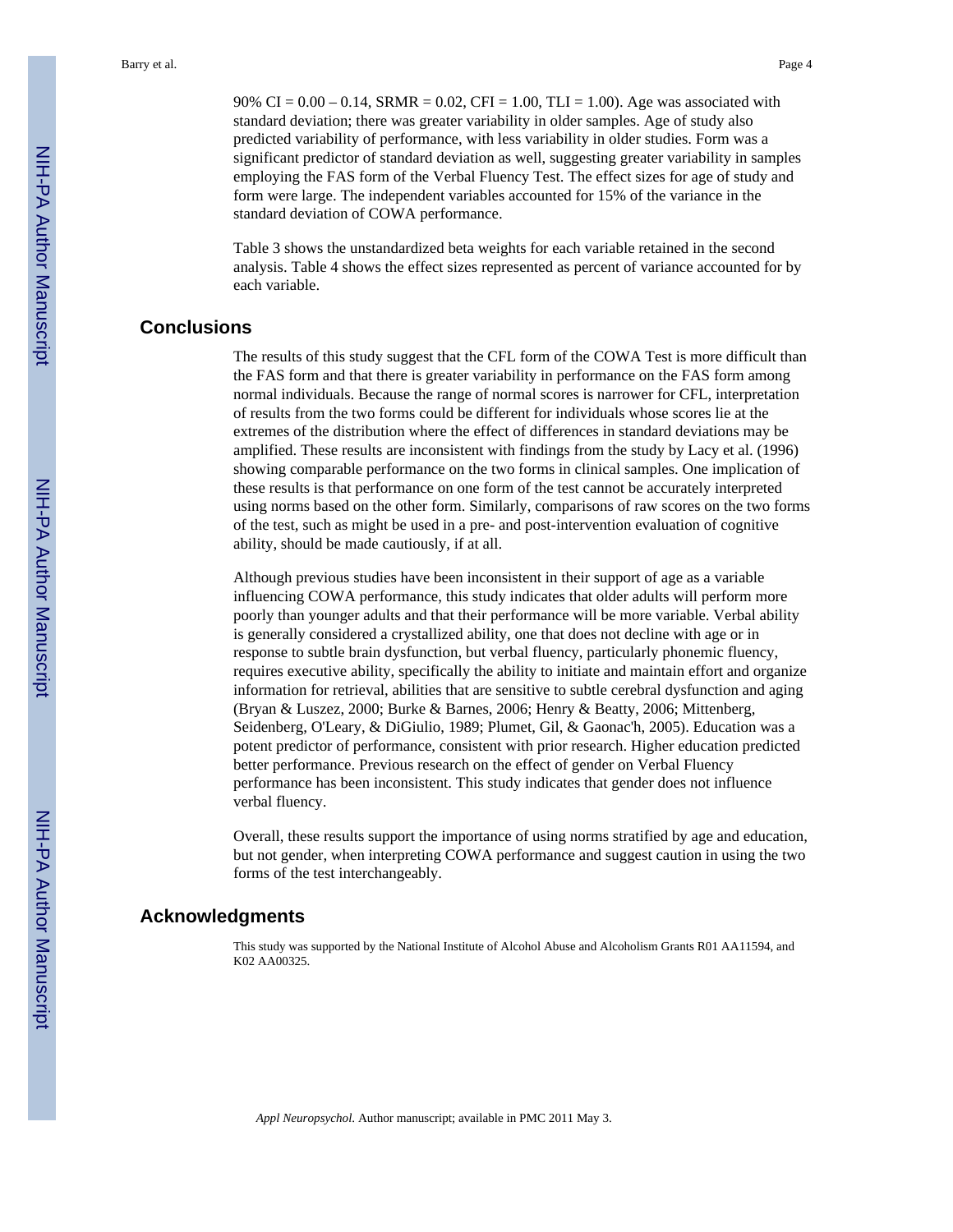## **Appendix A**

Studies included in the analysis.

| Study                              | N    | Mean<br>Score | SD    | Mean<br>Age | Mean<br><b>Education</b> | % Male           | <b>Strict</b><br><b>Exclusion</b><br>Criteria | Form                 |
|------------------------------------|------|---------------|-------|-------------|--------------------------|------------------|-----------------------------------------------|----------------------|
| Axelrod & Henry (1992)             | 20   | 41.1          | 9.9   | 55.3        | 15.4                     | 50               | Yes                                           | FAS                  |
|                                    | 20   | 39.6          | 10.7  | 65.2        | 14.4                     | 50               | Yes                                           | FAS                  |
|                                    | 20   | 36.0          | 9.3   | 74.3        | 14.5                     | 50               | Yes                                           | FAS                  |
|                                    | 20   | 37.8          | 14.0  | 83.4        | 14.5                     | 40               | Yes                                           | FAS                  |
| Basso et al. (2002)                | 31   | 44.0          | 9.16  | 34.09       | 14.91                    | 9                | Yes                                           | FAS                  |
| Basso et al. (1999)                | 82   | 47.68         | 10.82 | 31.9        | 14.56                    | 100              | Yes                                           | FAS                  |
| Beatty et al. (1989)               | 13   | 39.5          | 11.6  | 65.4        | 14.4                     |                  | Yes                                           | FAS                  |
|                                    | 15   | 38.4          | 8.2   | 63.9        | 11.0                     |                  | Yes                                           | FAS                  |
| Berry et al. (1993)                | 21   | 41.6          | 10.7  | 33.2        | 14.1                     | 95               | Yes                                           | FAS                  |
| Bolla et al. (1990)                | 32   | 38            | 12    | 61          | 13                       | 100              | Yes                                           | FAS                  |
|                                    | 25   | 43            | 12    | 63          | 14                       | 100              | Yes                                           | FAS                  |
|                                    | 23   | 47            | 9     | 65          | 17                       | 100              | Yes                                           | FAS                  |
|                                    | 33   | 42            | 9     | 61          | 13                       | $\boldsymbol{0}$ | Yes                                           | FAS                  |
|                                    | 39   | 46            | 12    | 65          | 15                       | 0                | Yes                                           | FAS                  |
|                                    | 47   | 49            | 12    | 69          | 16                       | $\boldsymbol{0}$ | Yes                                           | FAS                  |
| Bolla et al. (1999)                | 21   | 36.3          | 10.0  | 33.9        | 12.6                     | 81               | Yes                                           | FAS                  |
| Bondi et al. (2003)                | 43   | 39.05         | 10.29 | 66.72       | 14.67                    | 56               | No                                            | FAS                  |
|                                    | 36   | 39.31         | 12.01 | 79.17       | 14.53                    | 50               | No                                            | FAS                  |
| Boone et al. (1990)                | 25   | 43.56         | 6.51  | 54.5        | 14.68                    |                  | Yes                                           | FAS                  |
|                                    | 21   | 42.33         | 14.21 | 64.5        | 13.81                    |                  | Yes                                           | FAS                  |
|                                    | 15   | 36.0          | 8.93  | 74.5        | 14.53                    |                  | Yes                                           | FAS                  |
| Boone et al. (1995)                | 110  | 40.45         | 11.12 | 63.1        | 14.8                     | 47               | Yes                                           | FAS                  |
| Caccappolo-Van Vliet et al. (2003) | 155  | 39.0          |       | 67.9        | 15.1                     | 40               | No                                            | $\operatorname{CFL}$ |
| Carone et al. (2005)               | 37   | 42.2          | 10.2  | 42.3        | 15.0                     | ***              | Yes                                           | $\operatorname{CFL}$ |
| Cerhan et al. (2002)               | 221  | 34.01         | 11.31 | 76.1        | 13.7                     | 41               | Yes                                           | <b>CFL</b>           |
| Cerhan et al. (1998)               | 622  | 34.8          | 12.6  | 47          |                          | 100              | No                                            | FAS                  |
|                                    | 1598 | 33.2          | 12.5  | 52          |                          | 100              | No                                            | FAS                  |
|                                    | 1542 | 32.6          | 12.7  | 57          |                          | 100              | No                                            | FAS                  |
|                                    | 1495 | 32.0          | 12.6  | 62          |                          | 100              | No                                            | FAS                  |
|                                    | 846  | 31.6          | 13.0  | 67          |                          | 100              | No                                            | FAS                  |
|                                    | 897  | 35.8          | 12.0  | 47          |                          | 0                | No                                            | FAS                  |
|                                    | 2182 | 34.6          | 12.4  | 52          |                          | $\boldsymbol{0}$ | $\rm No$                                      | FAS                  |
|                                    | 2010 | 33.6          | 12.1  | 57          |                          | $\boldsymbol{0}$ | No                                            | FAS                  |
|                                    | 1724 | 32.7          | 12.1  | 62          |                          | 0                | No                                            | FAS                  |
|                                    | 864  | 31.8          | 12.6  | 67          |                          | 0                | No                                            | FAS                  |
| Clark et al. (1997)                | 92   | 41.4          | 10.3  | 35.5        | 13.9                     | 29               | No                                            | FAS                  |
| Clark et al. (2001)                | 30   | 48.7          | 13.8  | 37.6        | 15.6                     | 53               | No                                            | $\operatorname{CFL}$ |
| Comilang (2003)                    | 124  | 42.26         | 9.1   | 19.9        |                          | 26               | Yes                                           | $\operatorname{CFL}$ |
| Connor et al. (2000)               | 15   | 45.5          | 11.8  | 24.3        |                          | 100              | Yes                                           | FAS                  |
|                                    |      |               |       |             |                          |                  |                                               |                      |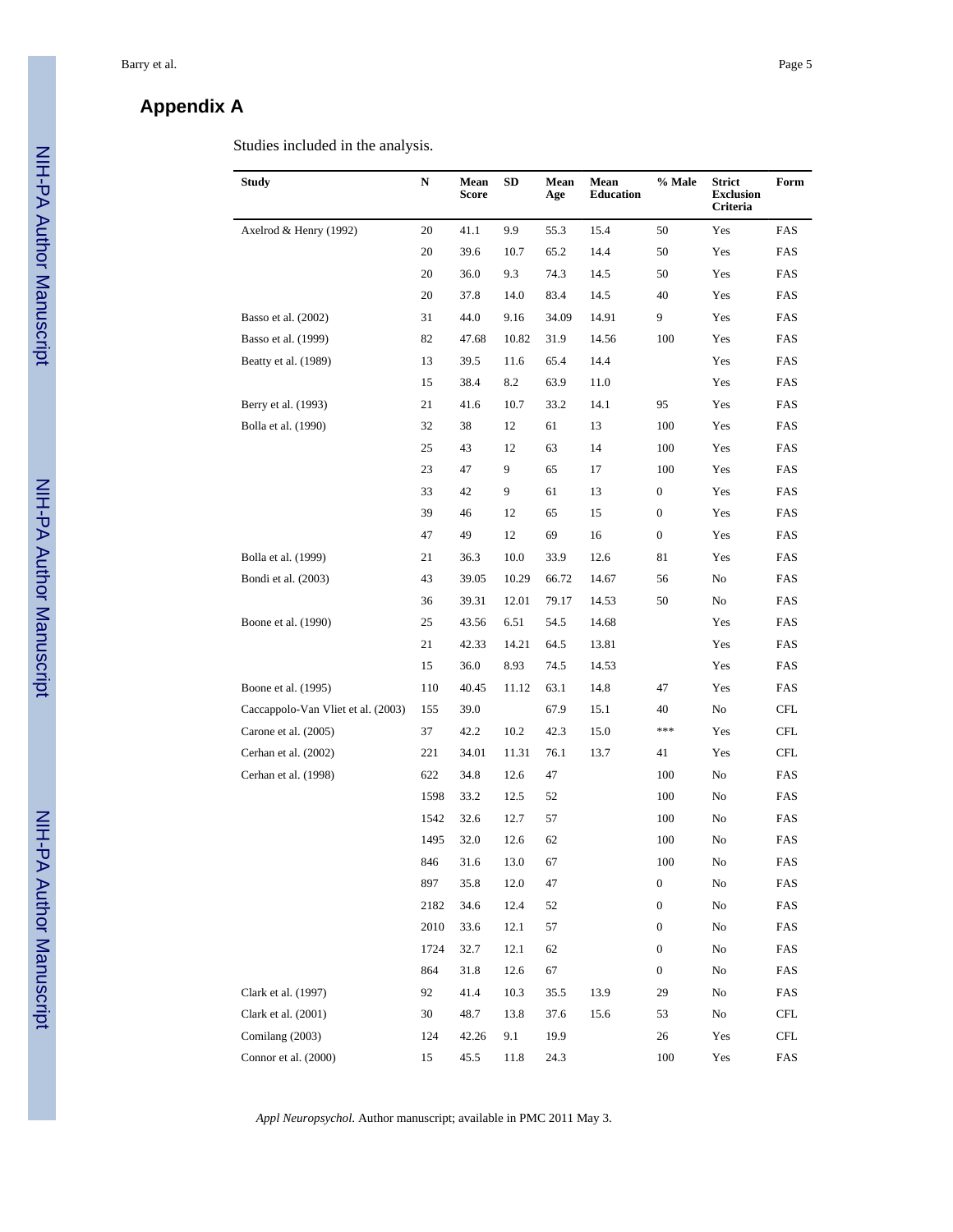| Study                    | N   | Mean<br>Score | SD    | Mean<br>Age | Mean<br><b>Education</b> | % Male           | <b>Strict</b><br><b>Exclusion</b><br>Criteria | Form                 |
|--------------------------|-----|---------------|-------|-------------|--------------------------|------------------|-----------------------------------------------|----------------------|
| Crossley et al. (1997)   | 139 | 24.0          | 12.4  | 69.6        | 8.2                      |                  | No                                            | FAS                  |
|                          | 343 | 25.8          | 11.5  | 79.0        | 9.1                      |                  | No                                            | FAS                  |
|                          | 146 | 24.0          | 10.8  | 87.8        | 8.8                      |                  | No                                            | FAS                  |
| Crowell et al. (2002)    | 80  | 33.56         | 10.7  | 37.95       | 12.98                    | 100              | No                                            | FAS                  |
| DeLuca et al. (1998)     | 20  | 42.5          | 2.0   | 42.2        | 15.5                     |                  | No                                            | CFL                  |
| Demakis (1999)           | 21  | 37.8          | 11.1  | 22.5        | 13.6                     | 33               | No                                            | CFL                  |
| Dinn & Harris $(2000)$   | 10  | 41.6          | 9.0   | 28.9        | 13.9                     | 100              | Yes                                           | FAS                  |
| Dursun et al. (2002)     | 47  | 54            | 16    | 39          | 16.09                    | $\boldsymbol{0}$ | No                                            | FAS                  |
|                          | 28  | 57            | 15    | 27          | 14                       | 100              | No                                            | FAS                  |
| Elmudesi (1995)          | 9   | 28.22         | 6.76  | 36.89       | 14.0                     | 100              | No                                            | CFL                  |
| Feinstein et al. (1998)  | 11  | 44.1          | 12.0  | 25.3        |                          |                  | Yes                                           | FAS                  |
| Friedman et al. (1995)   | 24  | 44.29         | 12.5  | 35.8        |                          |                  | Yes                                           | FAS                  |
| Friend et al. (1999)     | 42  | 45.31         | 12.96 | 45.83       | 14.38                    | 17               | Yes                                           | <b>CFL</b>           |
| Garrett (2004)           | 25  | 40.7          | 15.2  | 76.5        | 12.4                     | 44               | Yes                                           | FAS                  |
| Goldstein et al. (2001)  | 14  | 32.3          | 7.7   | 65.3        | 13.4                     | 64               | Yes                                           | FAS                  |
| Gopal (1996)             | 10  | 47.7          | 9.74  | 40.3        | 14.3                     | 90               | Yes                                           | FAS                  |
| Gourovitch et al. (1996) | 24  | 42.36         |       | 33.04       | 14.04                    | 22               | Yes                                           | FAS                  |
| Hall (1995)              | 20  | 41.1          | 8.09  | 32.45       | 14.3                     | 30               | Yes                                           | FAS                  |
| Heaton et al. (1995)     | 111 | 45.82         | 10.04 | 33.1        | 14.7                     | 100              | Yes                                           | FAS                  |
| Hildebrand (1996)        | 31  | 34.84         | 9.3   | 23.25       |                          | 45               | No                                            | <b>CFL</b>           |
| Hodges et al. (1990)     | 14  | 40.1          |       | 73.1        | 13.3                     | 50               | Yes                                           | FAS                  |
| Johnson et al. (2006)    | 95  | 26.73         | 11.22 | 72.34       | 12.34                    | 19               | No                                            | CFL                  |
| Johnson et al. (2001)    | 38  | 39.58         | 8.88  | 40.8        | 17.29                    | 63               | No                                            | FAS                  |
| Johnson (2000)           | 145 | 42.28         | 14.25 | 78.74       | 16                       | 43               | Yes                                           | FAS                  |
| Johnstone et al. (1995)  | 20  | 37.8          |       | 29.42       | 12.35                    | 80               | No                                            | FAS                  |
| Kozora & Cullum (1995)   | 41  | 41.23         | 12.10 | 54.5        | 14.3                     | 51               | Yes                                           | FAS                  |
|                          | 43  | 45.76         | 14.26 | 64.6        | 14.2                     | 37               | Yes                                           | FAS                  |
|                          | 47  | 46.49         | 10.46 | 74.6        | 14.3                     | 32               | Yes                                           | FAS                  |
|                          | 43  | 40.74         | 11.9  | 83.8        | 14.9                     | 37               | Yes                                           | FAS                  |
| Kozora et al. (1999)     | 31  | 46.3          | 13.4  | 69.9        | 13.3                     | 51               | Yes                                           | FAS                  |
| Kramer et al. (2002)     | 27  | 41.0          | 14.0  | 72.82       | 15.67                    |                  | Yes                                           | FAS                  |
| Kremen et al. (2003)     | 83  | 40.5          |       | 41.1        | 13.69                    | 41               | Yes                                           | FAS                  |
| Kuo (2001)               | 51  | 40.6          | 13.0  | 58.2        | 15.0                     | 57               | Yes                                           | FAS                  |
| Lafleche & Albert (1995) | 20  | 51.90         | 10.99 | 76.2        | 14.7                     | 45               | Yes                                           | FAS                  |
| Lebowitz et al. (2001)   | 30  | 39.57         | 11.07 | 31.2        | 13.16                    | 57               | Yes                                           | FAS                  |
| Libon et al. (1994)      | 23  | 49.5          | 16.0  | 69.7        | 13.4                     | 35               | Yes                                           | $\operatorname{CFL}$ |
|                          | 14  | 43.5          | 13.3  | 81.0        | 12.4                     | 29               | Yes                                           | $\operatorname{CFL}$ |
| Lovejoy et al. (1999)    | 26  | 39.92         | 7.14  | 41          | 16                       | 50               | Yes                                           | CFL                  |
| Monsch et al. (1992)     | 53  | 41.2          | 12.5  | 71.2        | 13.6                     | 32               | Yes                                           | FAS                  |
| Munro et al. (2000)      | 17  | 45.18         | 14.14 | 66.94       | 13.27                    | 53               | Yes                                           | FAS                  |
| Myers & Rohling (2004)   | 29  | 49.9          | 10.2  | 38.6        | 13.43                    | 50               | Yes                                           | FAS                  |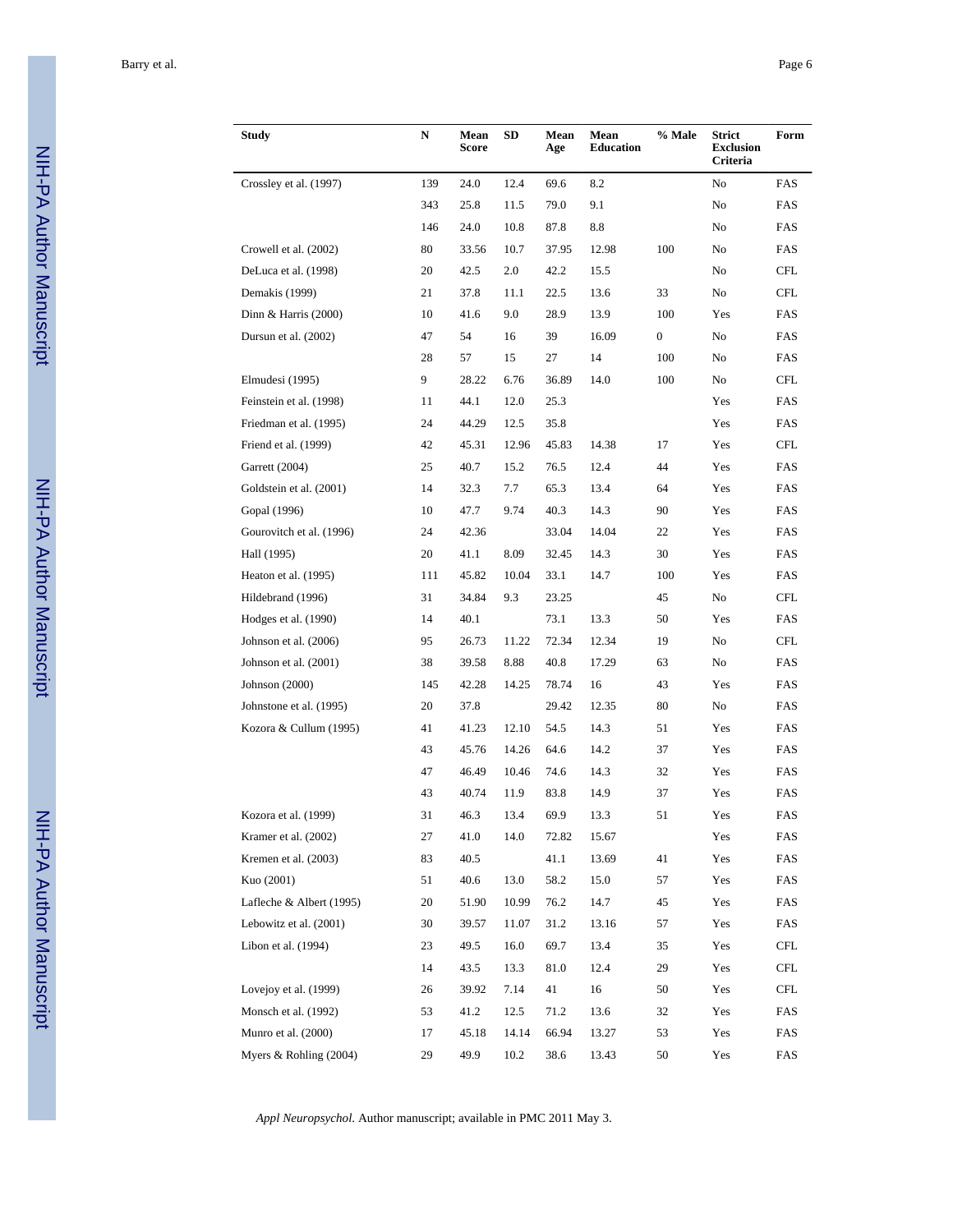| Study                         | N   | Mean<br>Score | SD    | Mean<br>Age | Mean<br><b>Education</b> | % Male           | <b>Strict</b><br><b>Exclusion</b><br>Criteria | Form       |
|-------------------------------|-----|---------------|-------|-------------|--------------------------|------------------|-----------------------------------------------|------------|
| Nebes et al. (2002)           | 12  | 39.7          | 12.8  | 73.5        | 17.2                     |                  | No                                            | FAS        |
| Norris et al. (1995)          | 54  | 36.9          | 10.1  | 73.1        | 16.7                     |                  | No                                            | FAS        |
|                               | 40  | 40.5          | 7.8   | 19.4        | 13.6                     |                  | No                                            | FAS        |
| Nyberg et al. (1997)          | 39  | 42.51         | 9.77  | 77.3        | 13.6                     |                  | No                                            | FAS        |
| Owens et al. (2002)           | 10  | 45.2          | 13.8  | 27.7        | 17.3                     | $\boldsymbol{0}$ | No                                            | FAS        |
| Rapport et al. (2001)         | 32  | 44.0          | 10.8  | 33.2        | 14.8                     | 59               | Yes                                           | FAS        |
| Riccio et al. (2005)          | 30  | 40.73         | 11.62 | 21.09       | 14.38                    | 43.3             | No                                            | FAS        |
| Rippeth et al. (2004)         | 60  | 40.1          | 9.6   | 34.4        | 13.2                     | 50               | No                                            | FAS        |
| Rockers et al. (1996)         | 88  | 39.8          | 9.6   | 21          | 14.3                     | 50               | No                                            | FAS        |
| Ross (2003)                   | 125 | 38.1          | 7.9   | 20.1        |                          | 31               | Yes                                           | <b>CFL</b> |
| Ross et al. (2005)            | 60  | 38.88         | 7.72  | 20.43       |                          | 22               | No                                            | <b>CFL</b> |
| Rouleau et al. (2002)         | 5   | 51.8          |       | 73.8        | 13.2                     | 20               | Yes                                           | FAS        |
|                               | 7   | 40.5          |       | 75.3        | 13.1                     | 43               | Yes                                           | FAS        |
| Royall et al. (2005)          | 547 | 32.0          | 12.6  | 77.9        | 15.1                     | 41.7             | No                                            | <b>CFL</b> |
| Ruby (2000)                   | 15  | 45.33         | 11.40 | 33.87       | 17.6                     | 0                | No                                            | FAS        |
| Ruff et al. (1986)            | 120 | 39.7          |       | 40.5        | 14.0                     | 50               | Yes                                           | <b>CFL</b> |
|                               | 240 | 40.3          |       | 40.4        | 14.2                     | 50               | Yes                                           | <b>CFL</b> |
| Ryan et al. (1993)            | 67  | 42.64         | 10.50 | 35.3        | 13.8                     | 31               | Yes                                           | FAS        |
| Salthouse et al. (1996)       | 259 | 37.3          |       | 49.98       | 15                       | 37               | No                                            | FAS        |
| Saxton et al. (2000)          | 15  | 41.1          | 11.2  | 70.8        | 13.2                     | 53               | Yes                                           | FAS        |
| Selnes et al. (1991)          | 309 | 45.7          | 12.7  | 31.0        | 16.1                     | 100              | Yes                                           | FAS        |
|                               | 290 | 46.1          | 12.6  | 39.3        | 16.4                     | 100              | Yes                                           | FAS        |
|                               | 97  | 45.9          | 12.3  | 48.5        | 16.7                     | 100              | Yes                                           | FAS        |
| Simkins-Bullock et al. (1994) | 19  | 43.58         | 9.63  | 52.6        | 15.6                     | 53               | Yes                                           | FAS        |
| Simon et al. (2000)           | 65  | 43.0          | 11.0  | 31          | 12.8                     | 40               | No                                            | FAS        |
| Spica (1995)                  | 26  | 39.31         | 12.56 | 71.27       | 13.19                    | 38               | No                                            | <b>CFL</b> |
| Stowe (1996)                  | 16  | 38.2          | 13.0  | 25.7        | 13.2                     | 38               | Yes                                           | FAS        |
| Sumerall et al. (1997)        | 47  | 31            | 11.2  | 82.19       | 14.35                    | 19               | Yes                                           | CFL        |
| Suter (1997)                  | 75  | 38.87         | 10.67 | 23.54       | 13.5                     | 33               | Yes                                           | FAS        |
| Svetina et al. (1999)         | 45  | 43.9          | 9.8   | 33          | 16.4                     |                  | No                                            | CFL        |
| Thomason (1997)               | 30  | 35.97         | 12.12 | 66.92       | 13.82                    | 33               | No                                            | FAS        |
| Tombaugh et al. (1996)        | 12  | 38.5          | 12.0  | 37.5        | $\tau$                   |                  | Yes                                           | FAS        |
|                               | 76  | 25.3          | 11.1  | 69.5        | $\tau$                   |                  | Yes                                           | FAS        |
|                               | 75  | 22.4          | 8.2   | 87.5        | $\boldsymbol{7}$         |                  | Yes                                           | FAS        |
|                               | 268 | 40.5          | 10.7  | 37.5        | 10.5                     |                  | Yes                                           | FAS        |
|                               | 292 | 35.6          | 12.5  | 69.5        | 10.5                     |                  | Yes                                           | FAS        |
|                               | 102 | 29.8          | 11.4  | 87.5        | 10.5                     |                  | Yes                                           | FAS        |
|                               | 242 | 44.7          | 11.2  | 37.5        | 17                       |                  | Yes                                           | FAS        |
|                               | 185 | 42.0          | 12.1  | 69.5        | 17                       |                  | Yes                                           | FAS        |
|                               | 46  | 37.0          | 11.2  | 87.5        | 17                       |                  | Yes                                           | FAS        |
| Tomer & Levin (1993)          | 26  | 39.2          | 11.8  | 55          | 13.2                     |                  | Yes                                           | FAS        |
|                               |     |               |       |             |                          |                  |                                               |            |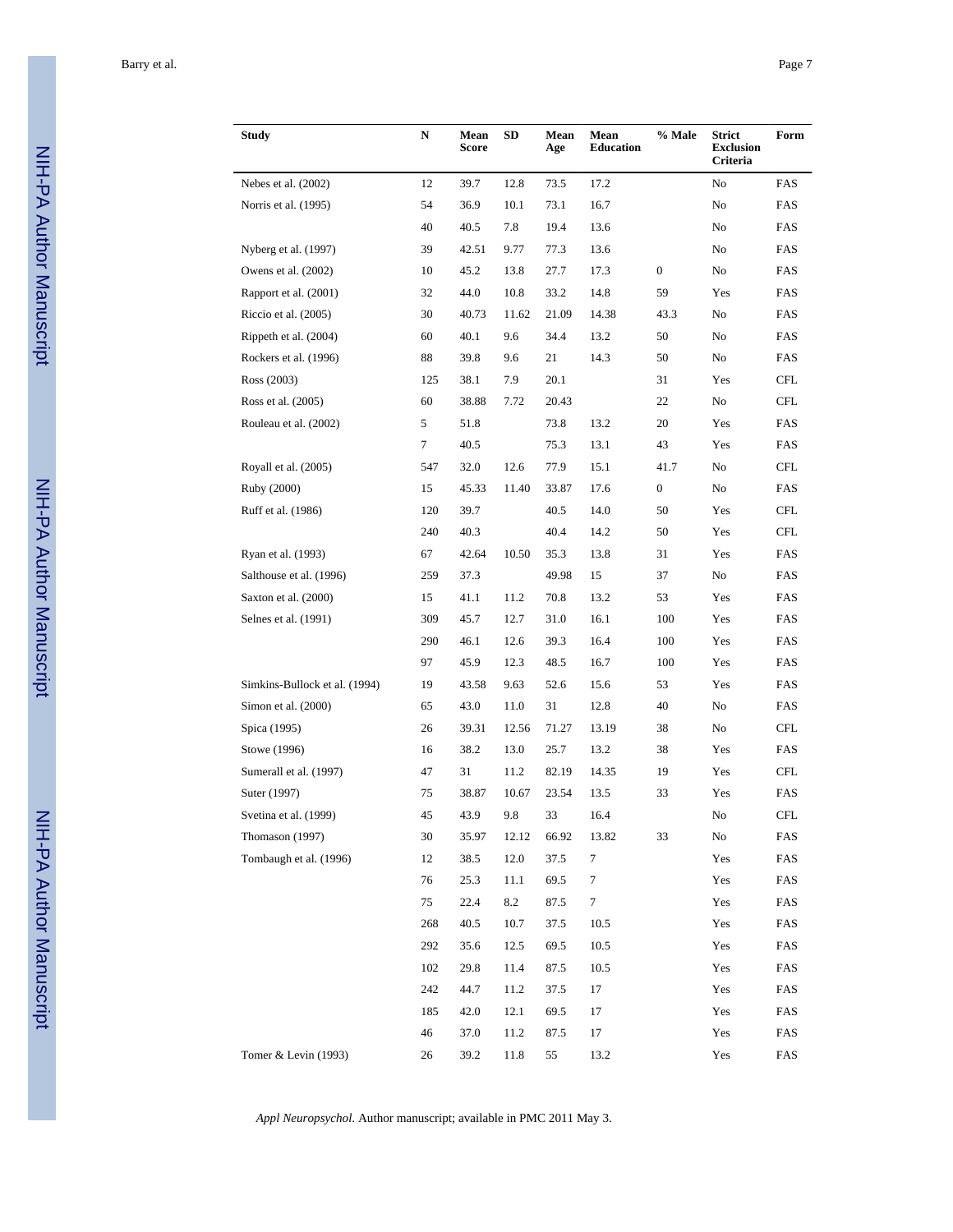| <b>Study</b>             | N  | Mean<br><b>Score</b> | <b>SD</b> | Mean<br>Age | Mean<br><b>Education</b> | % Male | <b>Strict</b><br><b>Exclusion</b><br>Criteria | Form       |
|--------------------------|----|----------------------|-----------|-------------|--------------------------|--------|-----------------------------------------------|------------|
|                          | 39 | 38.7                 | 11.3      | 70          | 13.4                     |        | Yes                                           | FAS        |
|                          | 19 | 38.6                 | 10.4      | 82          | 13.7                     |        | Yes                                           | FAS        |
| Troyer et al. (1997)     | 41 | 41.88                | 11.45     | 22.3        | 14.4                     | 37     | No                                            | FAS        |
|                          | 54 | 41.26                | 10.9      | 73.3        | 13.2                     | 50     | No                                            | FAS        |
| Troyer et al. (1998)     | 38 | 40.8                 | 9.6       | 73.8        | 12.6                     | 63     | Yes                                           | FAS        |
|                          | 37 | 42.7                 | 11.4      | 54.4        | 13.9                     | 46     | No                                            | FAS        |
| Vasudev (2000)           | 22 | 45.73                | 10.55     | 65.32       | 17.68                    | 73     | Yes                                           | FAS        |
| Westervelt (2000)        | 17 | 49.06                | 16.0      | 51.06       | 16.18                    | 24     | Yes                                           | FAS        |
| White et al. (1997)      | 15 | 50.3                 | 7.2       | 37.7        | 14.5                     | 100    | No                                            | FAS        |
| Woods $&$ Troster (2003) | 18 | 37.11                | 16.2      | 68.76       | 14.18                    | 67     | Yes                                           | FAS        |
| Yuspeh (1994)            | 32 | 45.37                | 10.15     | 21.71       | 13.03                    |        | No                                            | FAS        |
| Zakzanis et al. (2000)   | 35 | 39.77                | 9.04      | 43.9        | 12.6                     | 31     | Yes                                           | <b>CFL</b> |
| Zee et al. (1999)        | 45 | 36.6                 | 13.1      | 63.1        | 13.6                     | 24     | Yes                                           | FAS        |

#### **References**

Studies included in the meta-analysis marked with an asterisk.

- Allison, P. Missing data. Sage; Thousand Oaks, CA: 2001. Sage University Papers Series on Quantitative Applications in the Social Sciences, 07-136
- Andrewes, D. Neuropsychology: From theory to practice. Psychology Press; New York: 2001.
- \*Axelrod BN, Henry RR. Age-related performance on the Wisconsin Card Sorting, Similarities, and Controlled Oral Word Association Tests. The Clinical Neuropsychologist. 1992; 6(1):16–26.
- \*Basso MR, Bornstein RA, Lang JM. Practice effects on commonly used measures of executive function across twelve months. Clinical Neuropsychologist. 1999; 13(3):283–292. [PubMed: 10726600]
- \*Basso MR, Lowery N, Neel J, Purdie R, Bornstein RA. Neuropsychological impairment among manic, depressed, and mixed-episode inpatients with bipolar disorder. Neuropsychology. 2002; 16(1):84–91. [PubMed: 11853360]
- \*Beatty WW, Staton RD, Weir WS, Monson N, Whitaker HA. Cognitive disturbances in Parkinson's disease. Journal of Geriatric Psychiatry and Neurology. 1989; 2:22–33. [PubMed: 2742731]
- Benton, AL.; Hamsher, K. Multilingual Aphasia Examination manual. University of Iowa; Iowa City: 1976.
- \*Berry J, van Gorp WG, Herzberg DS, Hinkin C, Boone K, Steinman L, Wilkins JN. Neuropsychological deficits in abstinent cocaine abusers: Preliminary findings after two weeks of abstinence. Drug and Alcohol Dependence. 1993; 32:231–237. [PubMed: 8394237]
- \*Bolla KI, Lindgren KN, Bonaccorsy C, Bleecker ML. Predictors of verbal fluency (FAS) in the healthy elderly. Journal of Clinical Psychology. 1990; 46(5):623–628. [PubMed: 2246370]
- \*Bolla KI, Rothman R, Cadet JL. Dose-related neurobehavioral effects of chronic cocaine use. Journal of Neuropsychiatry and Clinical Neuroscience. 1999; 11(3):361–369.
- \*Bondi MW, Houston WS, Salmon DP, Corey-Bloom J, Katzman R, Thal LJ, Delis DC. Neuropsychological deficits associated Alzheimer's disease in the very-old: Discrepancies in raw vs. standardized scores. Journal of the International Neuropsychological Society. 2003; 9:783–795. [PubMed: 12901784]
- Boone, KB. Clinical neuropsychological assessment of executive functions: Impact of age, education, gender, intellectual level, and vascular status on executive test scores. In: Miller, BL.; Cummings, JL., editors. The frontal lobes. The Guilford Press; New York: 1999.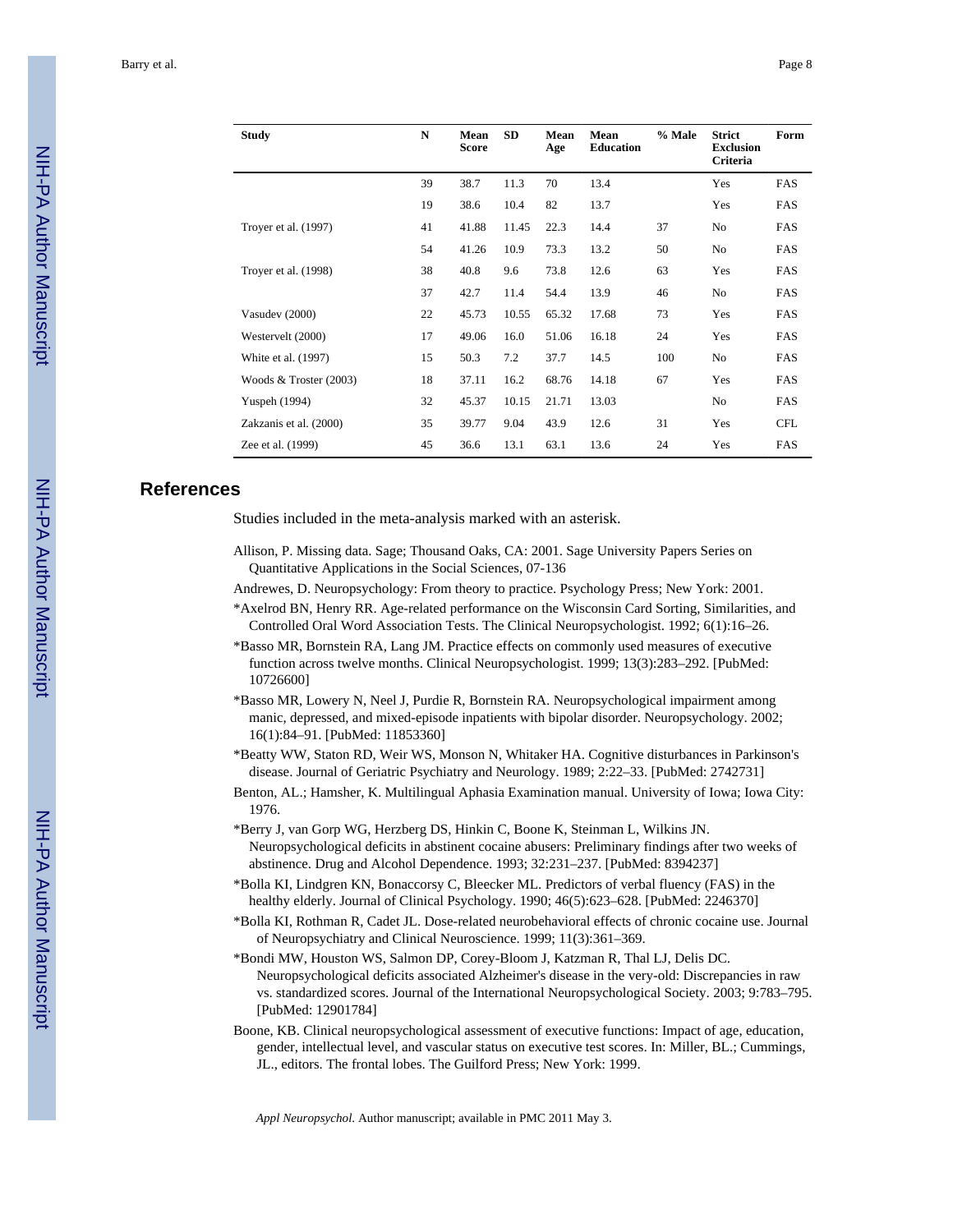- \*Boone KB, Lesser IM, Miller BL, Wohl M, Berman N, Lee A, Palmer B, Back C. Cognitive functioning in older depressed outpatients: Relationship of presence and severity of depresson to neuropsychological test scores. Neuropsychology. 1995; 9(3):390–398.
- \*Boone KB, Miller BL, Lesser IM, Hill E, D'Elia D. Performance on frontal lobe tests in healthy, older individuals. Developmental Neuropsychology. 1990; 6:215–223.
- Borkowski JG, Benton AL, Spreen O. Word fluency and brain damage. Neuropsychologia. 1967; 5(2): 135–140.
- Bryan J, Luszez MA. Measurement of executive function: Considerations for detecting adult age differences. Journal of Clinical and Experimental Neuropsychology. 2000; 22:40–55. [PubMed: 10649544]
- Burke SN, Barnes CA. Neural plasticity and the ageing brain. Nature Reviews Neuroscience. 2006; 7:30–40.
- \*Caccappolo-Van Vliet E, Manly J, Tang M-X, Marder K, Bell K, Stern Y. The neuropsychological profiles of mild Alzheimer's disease and questionable dementia as compared to age-related cognitive decline. Journal of the International Neuropsychological Society. 2003; 9:720–732. [PubMed: 12901778]
- \*Carone DA, Benedict RHB, Munschauer FE, Fishman I, Weinstock-Guttman B. Interpreting patient/ informant discrepancies of reported cognitive symptoms in MS. Journal of the International Neuropsychological Society. 2005; 11:574–583. [PubMed: 16212684]
- \*Cerhan JH, Ivnik RJ, Smith GE, Tangalos EC, Petersen RC, Boeve BF. Diagnostic utility of letter fluency, category fluency, and fluency difference scores in Alzheimer's disease. The Clinical Neuropsychologist. 2002; 16(1):35–42. [PubMed: 11992224]
- \*Cerhan JR, Folsom AR, Mortimer JA, Shahar E, Knopman DS, McGovern PG, Hays MA, Crum LD, Heiss G, Atherosclerosis Risk in Communities (ARIC) Study investigators. Correlates of cognitive function in middle-aged adults. Gerontology. 1998; 44:95–105. [PubMed: 9523221]
- \*Clark CM, Jacova C, Klonoff H, Kremer B, Hayden M, Paty D. Pathological association and dissociation of functional systems in multiple sclerosis and Huntington's disease. Journal of Clinical and Experimental Neuropsychology. 1997; 19(1):63–76. [PubMed: 9071642]
- \*Clark L, Iverson SD, Goodwin GM. A neuropsychological investigation of prefrontal cortex involvement in acute mania. American Journal of Psychiatry. 2001; 158(10):1605–1611. [PubMed: 11578991]
- \*Comilang KA. The influence of internalized cultural and racial socialization on the neuropsychological test performance of Asian Americans (Doctoral dissertation, Boston College, 2003). Dissertation Abstracts International. 2004; 64(8-B):4028.
- \*Connor PD, Sampson PD, Bookstein FL, Barr HM, Steissguth AP. Direct and indirect effects of prenatal alcohol damage on executive function. Developmental Neuropsychology. 2000; 18(3): 331–354. [PubMed: 11385829]
- \*Crossley M, D'Arcy C, Rawson NSB. Letter and category fluency in community-dwelling Canadian seniors: A comparison of normal participants to those with dementia of the Alzheimer's type. Journal of Clinical and Experimental Neuropsychology. 1997; 19(1):52–62. [PubMed: 9071641]
- \*Crowell TA, Kieffer KM, Siders CA, Vanderploeg RD. Neuropsychological findings in combatrelated posttraumatic stress disorder. The Clinical Neuropsychologist. 2002; 16(3):310–321. [PubMed: 12607144]
- Delis, DC.; Kaplan, E.; Kramer, JH. Delis-Kaplan Executive Function System. Harcourt Assessment, Inc.; San Antonio, TX: 2001.
- \*DeLuca J, Guadino EA, Diamond BJ, Christodoulo C, Engel RA. Acquisition and storage deficits in multiple sclerosis. Journal of Clinical and Experimental Neuropsychology. 1998; 20(3):376–390. [PubMed: 9845164]
- \*Demakis GJ. Serial malingering on verbal and nonverbal fluency and memory measures. An analog investigation. Archives of Clinical Neuropsychology. 1999; 14(4):401–410. [PubMed: 14590593]
- Devinsky, O.; D'Esposito, M. Neurology of cognitive and behavioral disorders. Oxford University Press; New York: 2004.
- \*Dinn WM, Harris CL. Neurocognitive function in antisocial personality disorder. Psychiatry Research. 2000; 97:173–190. [PubMed: 11166089]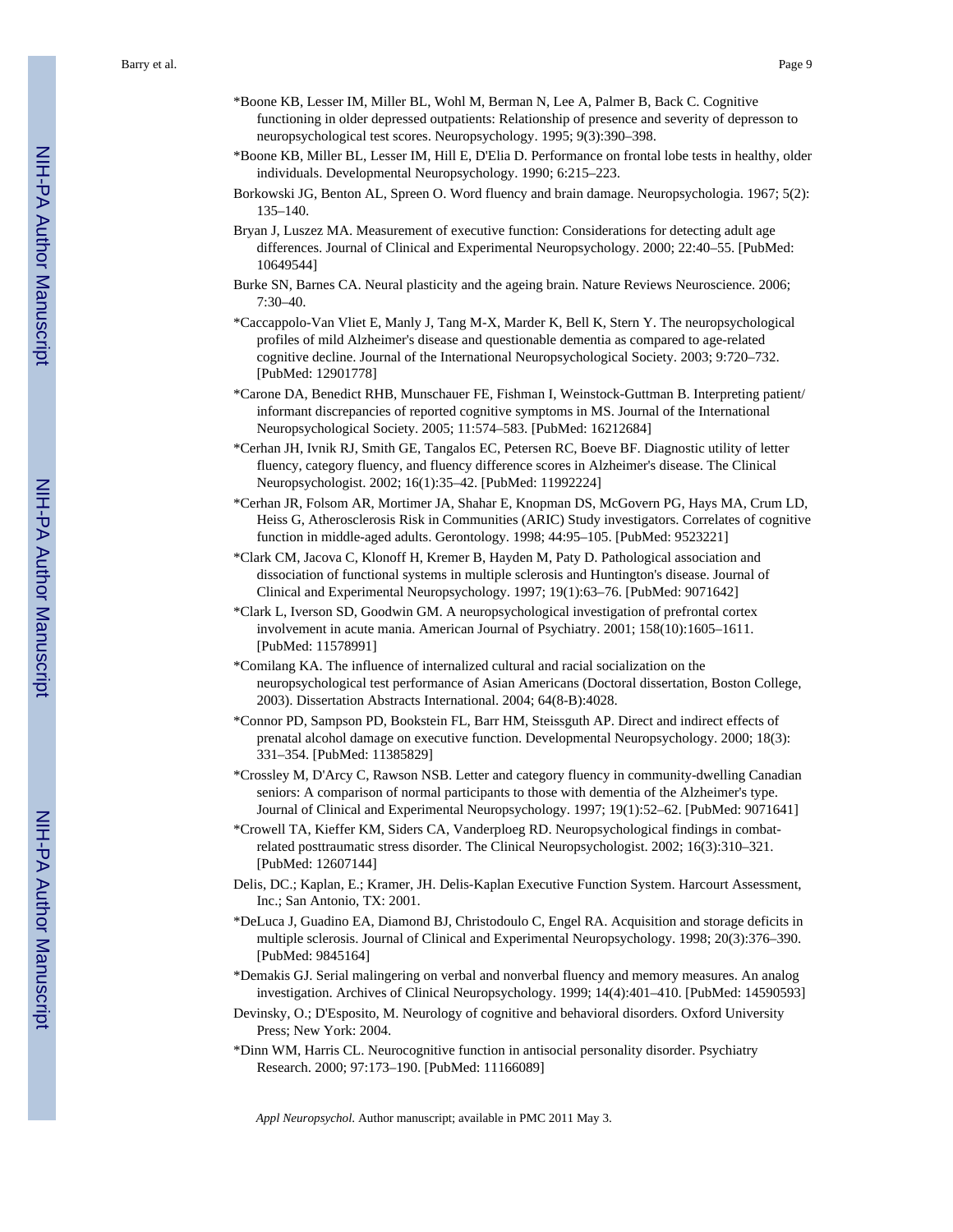- \*Dursun SM, Robertson HA, Bird D, Kutcher D, Kutcher SP. Effects of ageing on prefrontal temporal cortical network function in healthy volunteers as assessed by COWA: An exploratory survey. Progress in Neuro-Psychopharmacology & Biological Psychiatry. 2002; 26:1007–1010. [PubMed: 12369250]
- \*Elmudesi FJ. Etiological considerations of brain injury concerning performance on tests measuring executive functions with an adult African American population (Doctoral dissertation, Adler School of Professional Psychology, 1994). Dissertation Abstracts International. 1995; 56(4-B): 2374.
- \*Feinstein A, Goldberg TE, Nowlin B, Weinberger DR. Types and characteristics of remote memory impairment in schizophrenia. Schizophrenia Research. 1998; 30:155–163. [PubMed: 9549779]
- \*Friedman L, Kenny JT, Jesberger JA, Choy MM, Meltzer HY. Relationship between smooth pursuit eye-tracking and cognitive performance in schizophrenia. Biological Psychiatry. 1995; 37:265– 272. [PubMed: 7711164]
- \*Friend KB, Rabin BM, Groninger L, Deluty RH, Bever C, Grattan L. Language functions in patients with multiple sclerosis. The Clinical Neuropsychologist. 1999; 13(1):78–94. [PubMed: 10937650]
- \*Garrett KD, Browndyke JN, Whelihan W, Paul RH, DiCarlo M, Moser DJ, Cohen RA, Ott BR. The neuropsychological profile of vascular cognitive impairment – no dementia: Comparisons to patients at risk for cerebrovascular disease and vascular dementia. Archives of Clinical Neuropsychology. 2004; 19:745–757. [PubMed: 15288328]
- \*Goldstein FC, Levin HS, Goldman WP, Clark AN, Altonen TK. Cognitive and neurobehavioral functioning after mild versus moderate traumatic brain injury in older adults. Journal of the International Neuropsychological Society. 2001; 7:373–383. [PubMed: 11311038]
- \*Gopal K. Procedural and working memory in schizophrenia (Doctoral dissertation, United States International University, 1996). Dissertation Abstracts International. 1997; 58(1-B):435.
- \*Gourovitch ML, Goldberg TE, Weinberger DR. Verbal fluency deficits in patients with schizophrenia: Semantic fluency is differentially impaired as compared with phonological fluency. Neuropsychology. 1996; 10(4):573–577.
- \*Hall JAC. The assessment of cognitive functioning of persons with schizophrenia: Identification of neuropsychological markers (Doctoral dissertation, University of North Texas, 1995). Dissertation Abstracts International. 1996; 56(12-B):7046.
- \*Heaton RK, Grant I, Butters N, White DA, Kirson D, Atkinson JH, McCutchan JA, Taylor MJ, Kelly MD, Ellis RJ, Wolfson T, Velin R, Marcotte TD, Hesselink JR, Jernigan TL, Chandler J, Wallace M, Abramson I, HNRC Group. The HNRC 500 – Neuropsychology of HIV infection at different disease stages. Journal of the International Neuropsychological Society. 1995; 1(3):231–251. [PubMed: 9375218]
- Henry JD, Beatty WW. Verbal fluency deficits in multiple sclerosis. Neuropsychologia. 2006; 44:1166–1174. [PubMed: 16293271]
- \*Hildebrand B. Neuropsychological predictors of academic success: Use of Controlled Oral Word Asscociation Test, Trailmaking Test, and Wisconsin Card Sorting Test as measures of academic success among community college students (Doctoral dissertation, Adler School of Professonal Psychology, 1996). Dissertation Abstracts International. 1997; 57(8-B):5380.
- \*Hodges JR, Salmon DP, Butters N. Differential impairment of semantic and episodic memory in Alzheimer's and Huntington's diseases: A controlled perspective study. Journal of Neurology, Neurosurgery, and Psychiatry. 1990; 53:1089–1095.
- \*Johnson AS, Flicker LJ, Lichtenberg PA. Reading ability mediates the relationship between education and executive function tasks. Journal of the International Neuropsychological Society. 2006; 12:64–71. [PubMed: 16433945]
- \*Johnson DE, Epstein JN, Waid LR, Latham PK, Voronin KE, Anton RF. Neuropsychological performance deficits in adults with attention deficit/hyperactivity disorder. Archives of Clinical Neuropsychology. 2001; 16:587–604. [PubMed: 14590156]
- \*Johnson RM. A validation study of the Oral Trailmaking Test with a geriatric population (Doctoral dissertation, California School of Professional Psychology at Almeda, 2000). Dissertation Abstracts International. 2001; 61(8-B):4470.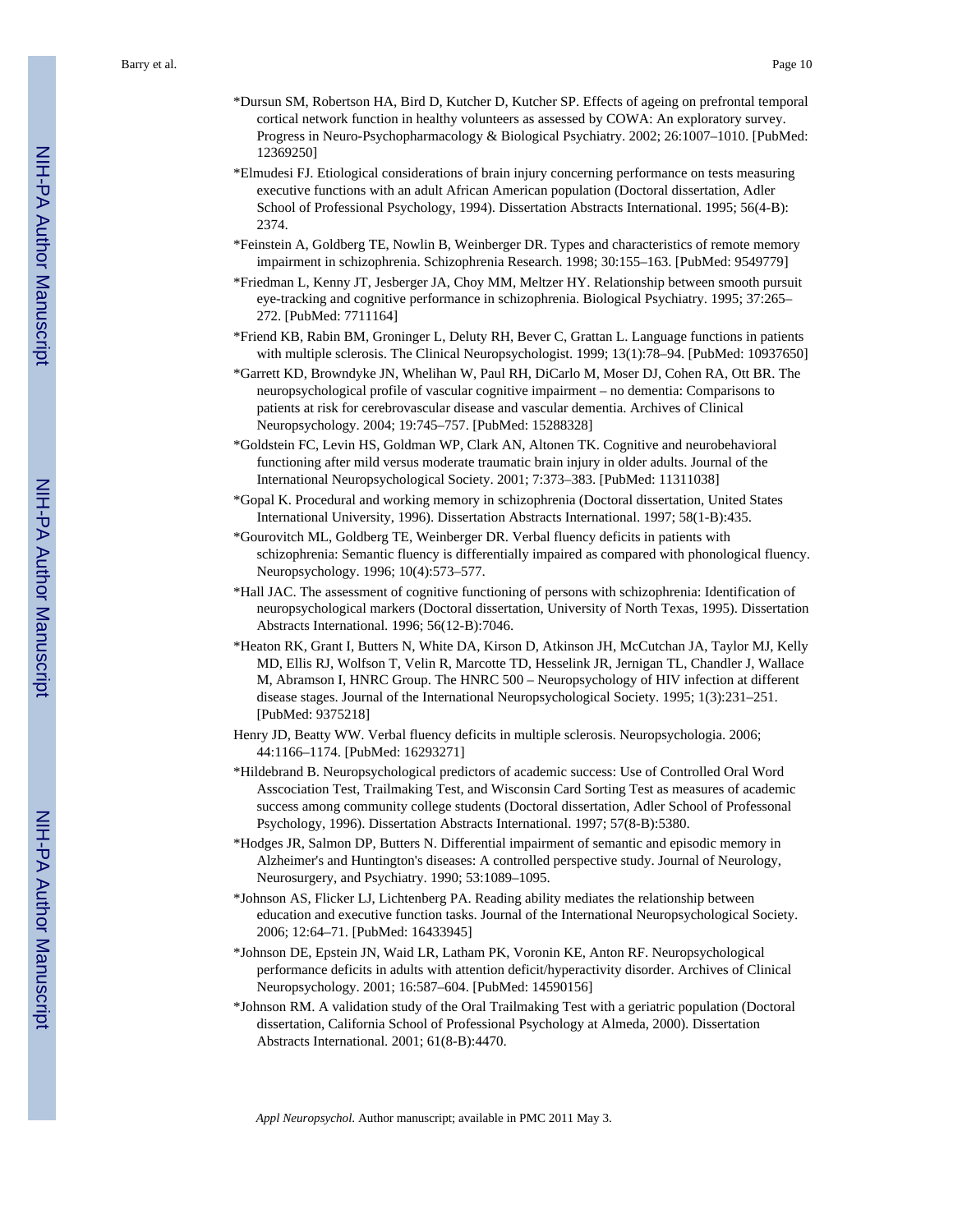- \*Johnstone B, Leach LR, Hickey ML, Frank RG, Rupright J. Some objective measurements of frontal lobe deficits following traumatic brain injury. Applied Neuropsychology. 1995; 2:24–28. [PubMed: 16318548]
- \*Kozora E, Cullum CM. Generative naming in normal aging: Total output and qualitative changes using phonemic and semantic constraints. The Clinical Neuropsychologist. 1995; 9(4):313–320.
- \*Kozora E, Filley CM, Julian LJ, Cullum CM. Cognitive functioning in patients with chronic obstructive pulmonary disease and mild hypoxemia compared with patients with mild Alzheimer's disease and normal controls. Neuropsychiatry, Neuropsychology, & Behavioral Neurology. 1999; 12(3):178–183.
- \*Kramer JH, Reed BR, Mungas D, Weiner MW, Chui HC. Executive dysfunction in subcortical ischaemic vascular disease. Journal of Neurology, Neurosurgery, and Psychiatry. 2002; 72:217– 220.
- \*Kremen WS, Seidman LJ, Faraone SV, Tsuang MT. Is there disproportionate impairment in semantic or phonemic fluency in schizophrenia? Journal of the International Neuropsychological Society. 2003; 9:79–88. [PubMed: 12570361]
- \*Kuo TF. Sleep disordered breathing (SDB) and neuropsychological function: A community sample study (Doctoral dissertation, University of Arizona, 2000). Dissertation Abstracts International. 2000; 61(8-B):4412.
- Lacy MA, Gore PA, Pliskin NH, Henry GK, Heilbronner RL, Hamer DP. Verbal fluency task equivalence. The Clinical Neuropsychologist. 1996; 10(3):305–308.
- \*LaFleche G, Albert MS. Executive function deficits in mild Alzheimer's disease. Neuropsychology. 1995; 9(3):313–320.
- \*Lebowitz BK, Shear PK, Steed MA, Strakowski SM. Verbal fluency in mania: Relationship to number of manic episodes. Neuropsychiatry, Neuropsychology, and Behavioral Neurology. 2001; 14(3):177–182.
- \*Libon DJ, Glosser G, Malamut BL, Kaplan E, Goldberg E, Swenson R, Sands LP. Age, executive functions, and visuospatial functioning in healthy, older adults. Neuropsychology. 1994; 8(1):38– 43.
- \*Lovejoy DW, Ball JD, Keats M, Stutts ML, Spain EH, Janda L, Janusz J. Neuropsychological performance of adults with attention deficit hyperactivity disorder (ADHD): Diagnostic classification estimates for measures of frontal lobe/executive functioning. Journal of the International Neuropsychological Society. 1999; 5(3):222–233. [PubMed: 10217922]
- \*Meyers JE, Rohling ML. Validation of the Meyers Short Battery on mild TBI patients. Archives of Clinical Neuropsychology. 2004; 19:637–651. [PubMed: 15271408]
- Mitrushina, MM.; Boone, KB.; D'Elia, LF. Handbook of normative data for neuropsychological assessment. Oxford University Press; New York: 1999.
- Mittenberg W, Seidenberg M, O'Leary DS, DiGiulio DV. Changes in cerebral functioning associated with normal age. Journal of Clinical and Experimental Neuropsychology. 1989; 11:918–932. [PubMed: 2592531]
- \*Monsch AU, Bondi MW, Butters N, Slamon DP, Katzman R, Thal LJ. Comparisons of verbal fluency tasks in detection of dementia of the Alzheimer type. Archives of Neurology. 1992; 49:1253–1258. [PubMed: 1449404]
- \*Munro CA, Saxton J, Butters MA. The neuropsychological consequences of abstinence among older alcoholics: A cross-sectional study. Alcoholism: Clinical and Experimental Research. 2000; 24(10):1510–1516.

Muthén, LK.; Muthén, BO. Mplus user's guide. Muthén & Muthén; Los Angeles: 1998.

- \*Nebes RD, Reynolds CF, Boada F, Meltzer CC, Fukui MB, Saxton J, Halligan EM, DeKosky ST. Longitudinal increase in the volume of white matter hyperintensities in late-onset depression. International Journal of Geriatric Psychiatry. 2002; 17:526–530. [PubMed: 12112176]
- \*Norris MP, Blankenship-Reuter L, Snow-Turek L, Finch J. Influence of depression on verbal fluency performance. Aging and Cognition. 1995; 2(3):206–215.
- \*Nyberg L, Winocur G, Moscovitch M. Correlation between frontal lobe functions and explicit and implicit stem completion in healthy elderly. Neuropsychology. 1997; 11(1):70–76. [PubMed: 9055271]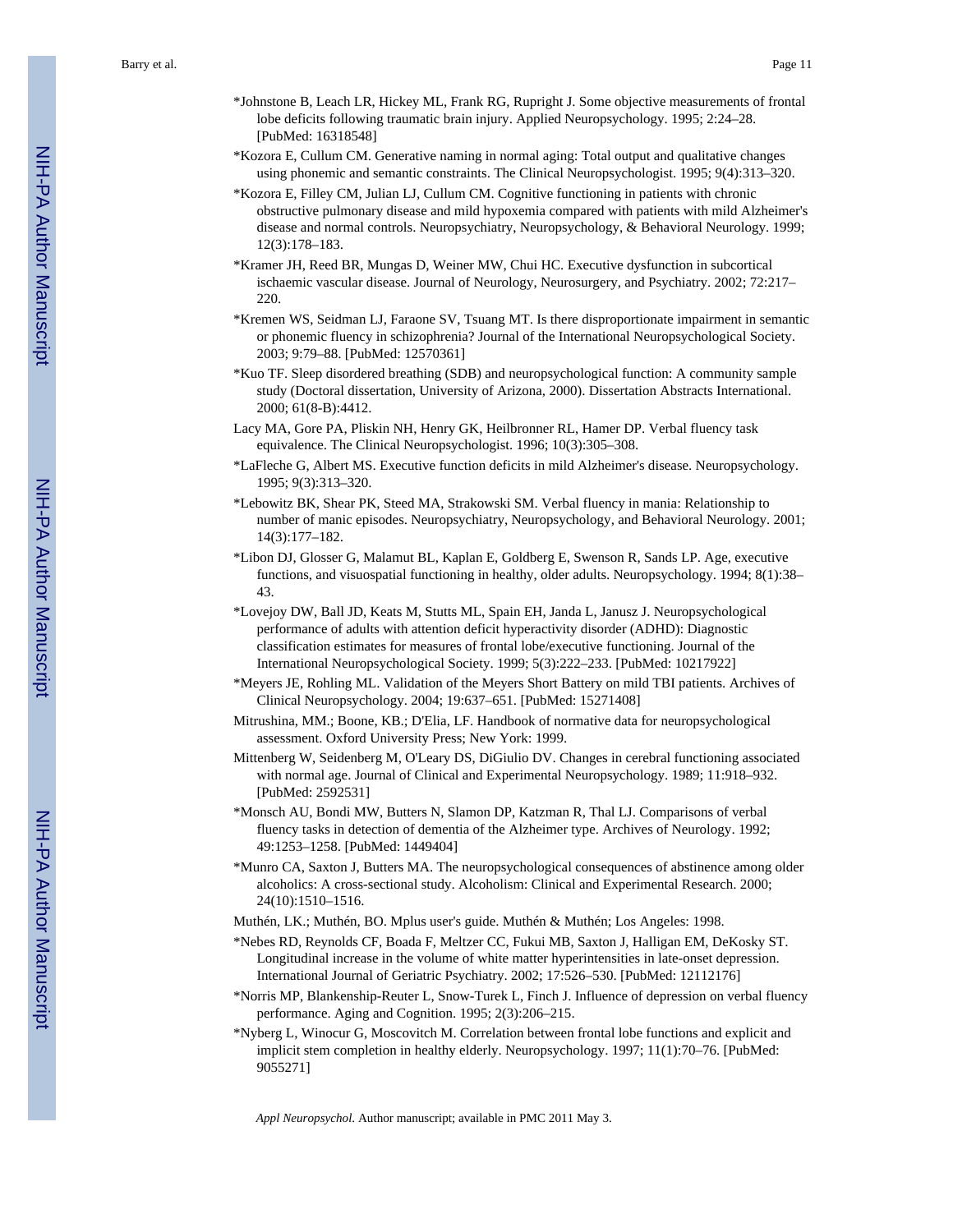- \*Owens JF, Matthews KA, Everson SA. Cognitive function effects of suppressing ovarian hormones in young women. Menopause: The Journal of the North American Menopause Society. 2002; 9(4): 227–235.
- Plumet J, Gil R, Gaonac'h D. Neuropsychological assessment of executive functions in women: Effects of age and education. Neuropsychology. 2005; 19(5):566–577. [PubMed: 16187875]
- \*Rapport LJ, Van Voorhis A, Tzelepis A, Friedman SR. Executive functioning in adult attentiondeficit hyperactivity disorder. The Clinical Neuropsychologist. 2001; 15(4):479–491. [PubMed: 11935449]
- Reynolds, CR.; Horton, AM. Test of Verbal Conceptualization and Fluency. Pro-Ed; Austin, TX: 2006.
- \*Riccio CA, Wolfe ME, Davis B, Romine C, George C, Lee D. Attention deficit hyperactivity disorder: Manifestation in adulthood. Archives of Clinical Neuropsychology. 2005; 20:249–269. [PubMed: 15708734]
- \*Rippeth JD, Heaton RK, Carey CL, Marcotte TD, Moore DJ, Gonzalez R, Wolfson T, Grant I, HNRC Group. Methamphetamine dependence increases risk of neuropsychological impairment in HIV infected persons. Journal of the International Neuropsychological Society. 2004; 10:1–14. [PubMed: 14751002]
- \*Rockers DM. A revised instruction set for the Booklet Category Test. (Doctoral dissertation, University of North Texas, 1996). Dissertation Abstracts International. 1997; 57(9-B):4973.
- \*Ross TP. The reliability of cluster and switch scores for the Controlled Oral Word Association Test. Archives of Clinical Neuropsychology. 2003; 18:153–164. [PubMed: 14591467]
- \*Ross TP, Weinberg M, Furr AE, Carter SE, Evans-Blake L, Parham S. The temporal stability of cluster and switch scores using a modified COWAT procedure. Archives of Clinical Neuropsychology. 2005; 20:983–996. [PubMed: 15990269]
- \*Rouleau I, Salmon DP, Vrbancic M. Learning, retention and generalization of a mirror tracing skill in Alzheimer's disease. Journal of Clinical and Experimental Neuropsychology. 2002; 24(2):239– 250. [PubMed: 11992206]
- \*Royall DR, Palmer R, Chiodo LK, Polk ML. Normal rates of cognitive change in successful aging: The Freedom House Study. Journal of the International Neuropsychological Society. 2005; 11:899–909. [PubMed: 16519269]
- \*Ruby PG. Executive functioning in systemic lupus erythematosis (Doctoral dissertation, Pacific Graduate School of Psychology, 2000). Dissertation Abstracts International. 2000; 61(4-B):2220.
- Ruff RM, Allen CC, Farrow CE, Niemann H, Wylie T. Figural fluency: Differential impairment in patients with left versus right frontal lobe lesions. Archives of Clinical Neuropsychology. 1994; 9:41–55. [PubMed: 14589511]
- \*Ruff RM, Light RH, Parker SB, Levin HS. Benton Controlled Oral Word Association Test: Reliability and updated norms. Archives of Clinical Neuropsychology. 1996; 11(4):329–338. [PubMed: 14588937]
- \*Ryan L, Clark CM, Klonoff H, Paty D. Models of cognitive deficit and statistical hypotheses: Multiple sclerosis, an example. Journal of Clinical and Experimental Neuropsychology. 1993; 15(4):563–577. [PubMed: 8354709]
- \*Salthouse TA, Fristoe NM, Rhee SH. How localized are age-related effects on neuropsychological measures? Neuropsychology. 1996; 10(2):272–285.
- \*Saxton J, Munro CA, Butters MA, Schramke C, McNeil MA. Alcohol, dementia, and Alzheimer's disease: Comparison of neuropsychological profiles. Journal of Geriatric Psychiatry and Neurology. 2000; 13:141–149. [PubMed: 11001137]
- Saykin AJ, Gur RC, Gur RE, Shtasel DL, Flanner KA, Mozley LH, Malamut B, Watson B, Mozley PD. Normative neuropsychological test performance: Effects of age, education, gender and ethnicity. Applied Neuropsychology. 1995; 2:79–88. [PubMed: 16318528]
- \*Selnes OA, Jacobson L, Machado AM, Becker JT, Wesch J, Millder EN, Visscher B, McArthur JC. Normative data for a brief neuropsychological screening battery. Perceptual and Motor Skills. 1991; 73:539–550. [PubMed: 1766784]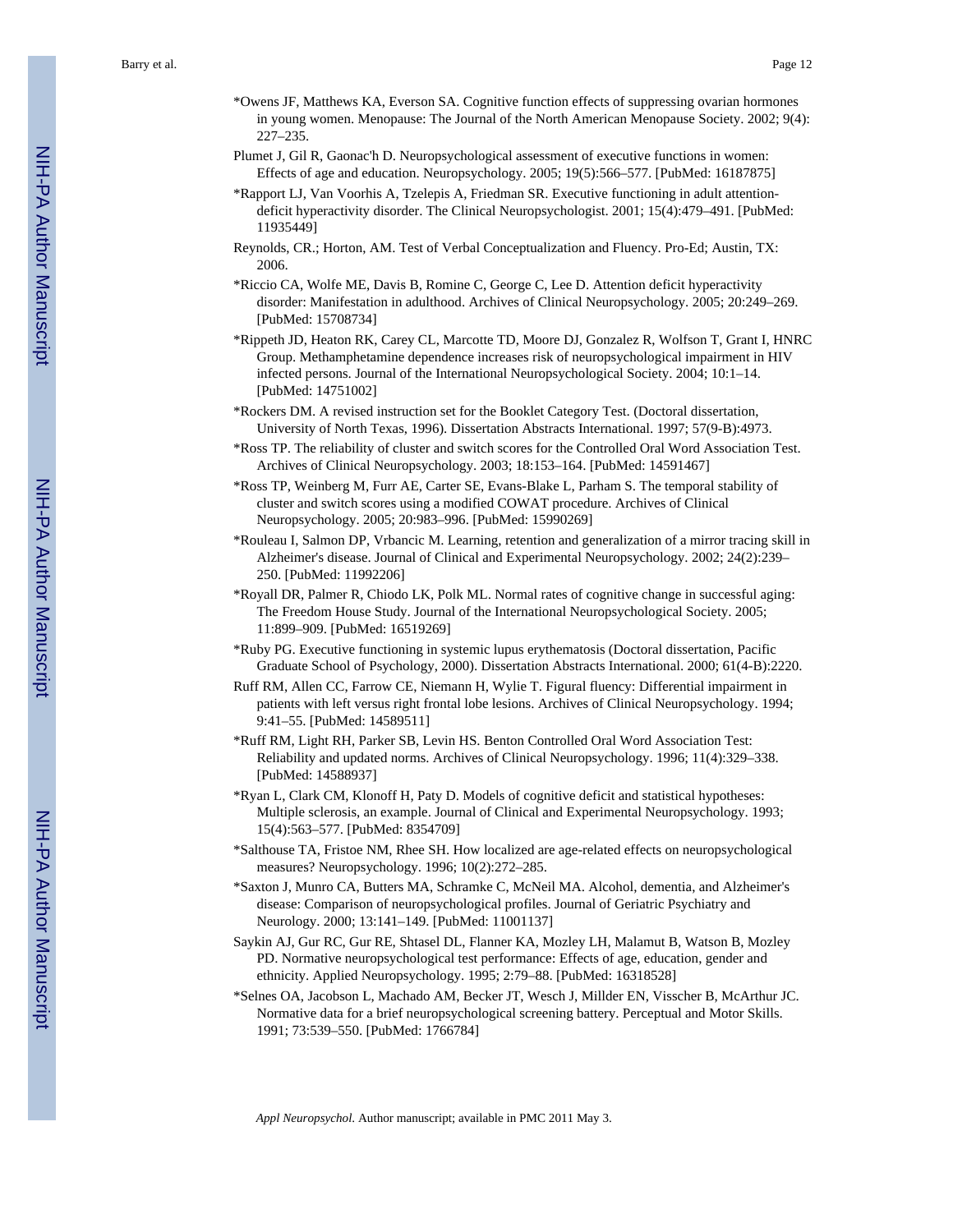- \*Simkins-Bullock J, Brown GG, Greiffenstein M, Malik GM, McGillicuddy J. Neuropsychological correlates of short-term memory distractor tasks among patients with surgical repair of anterior communicating artery aneurysms. Neuropsychology. 1994; 8(2):246–254.
- \*Simon SL, Domier C, Carnell J, Brethen P, Rawson R, Ling W. Cognitive impairment in individuals currently using methamphetamine. The American Journal on Addictions. 2000; 9:222–231. [PubMed: 11000918]
- Soukoup VM, Ingram F, Grady JJ, Schiess MC. Trail Making Test: Issues in normative data selection. Applied Neuropsychology. 1998; 5(2):65–73. [PubMed: 16318456]
- \*Spica DM. Use of executive control in accessing episodic and semantic memory in patients with Alzheimer's dementia (Doctoral dissertation, Michigan State University, 1995). Dissertation Abstracts International. 1995; 56(3-B):1711.
- Spreen, O.; Strauss, E. A compendium of neuropsychological tests: Administration, norms and commentary. 2nd edition. Oxford University Press; New York: 1998.
- \*Stowe MT. Executive function in patients with sickle cell disease (Doctoral dissertation, Yeshiva University, 1995). Dissertation Abstracts International. 1996; 56(10-B):5821.
- \*Sumerall SW, Timmons PL, James AL, Ewing MJM, Oehlert ME. Expanded norms for the Controlled Oral Word Association Test. Journal of Clinical Psychology. 1997; 53(5):517–l521. [PubMed: 9257231]
- \*Suter PJM. Interrelationships among four tests of frontal lobe-mediated cognitive abilities: An attempt to clarify their differences by reference to the hemispheric distribution of attention (Doctoral dissertation, University of Toledo, 1996). Dissertation Abstracts International. 1997; 57(11-B):7238.
- \*Svetina C, Barr WB, Rastogi R, Hilton E. The neuropsychological examination of naming in Lyme borreoliosis. Applied Neuropsychology. 1999; 6(1):33–38. [PubMed: 10382569]
- \*Thomason CK. Frontal-lobe mediated word retrieval in Parkinson's disease (Doctoral dissertation, Texas Tech University). Dissertation Abstracts International. 1997; 57(11-B):7269.
- \*Tombaugh TN, Kozak J, Rees L. Normative data stratified by age and education for two measures of verbal fluency: FAS and Animal Naming. Archives of Clinical Neuropsychology. 1999; 14(2): 167–177. [PubMed: 14590600]
- \*Tomer R, Levin BE. Differential effects of aging on two verbal fluency tasks. Perceptual and Motor Skills. 1993; 76:465–466. [PubMed: 8483658]
- \*Troyer AK, Moscovitch M, Winocur G. Clustering and switching as two components of verbal fluency: Evidence from younger and older healthy adults. Neuropsychology. 1997; 11(1):138– 146. [PubMed: 9055277]
- \*Troyer AK, Moscovitch M, Winocur G, Leach L, Freedman M. Clustering and switching on verbal fluency tests in Alzheimer's and Parkinson's disease. Journal of the International Neuropsychological Society. 1998; 4:137–143. [PubMed: 9529823]
- \*Vasudev L. Executive function in high functioning individuals with age-associated memory impairment or Alzheimer's disease (Doctoral dissertation, University of Ottawa, 2000). Dissertation Abstracts International. 2000; 61(4-B):2227.
- Walsh, K.; Darby, D. Neuropsychology: A clinical approach. 4th edition. Churchill Livingston; Edinburgh: 1999.
- \*Westervelt HK. Neuropsychological functioning in chronic Lyme disease: The role of mental effort (Doctoral dissertation, University at Albany, State University of New York, 1999). Dissertation Abstracts International. 2000; 60(8-B):4259.
- \*White DA, Taylor MJ, Butters N, Mack C, Salmon DP, Peavy G, Ryan L, Heaton RK, Atkinson JH, Chandler JL, Grant I, HNRC Group. Memory for verbal information in individuals with HIVassociated dementia complex. Journal of Clinical and Experimental Neuropsychology. 1997; 19(3):357–366. [PubMed: 9268810]
- \*Woods SP, Troster AI. Prodromal frontal/executive dysfunction predicts incident dementia in Parkinson's disease. Journal of the International Neuropsychological Society. 2003; 9:17–24. [PubMed: 12570354]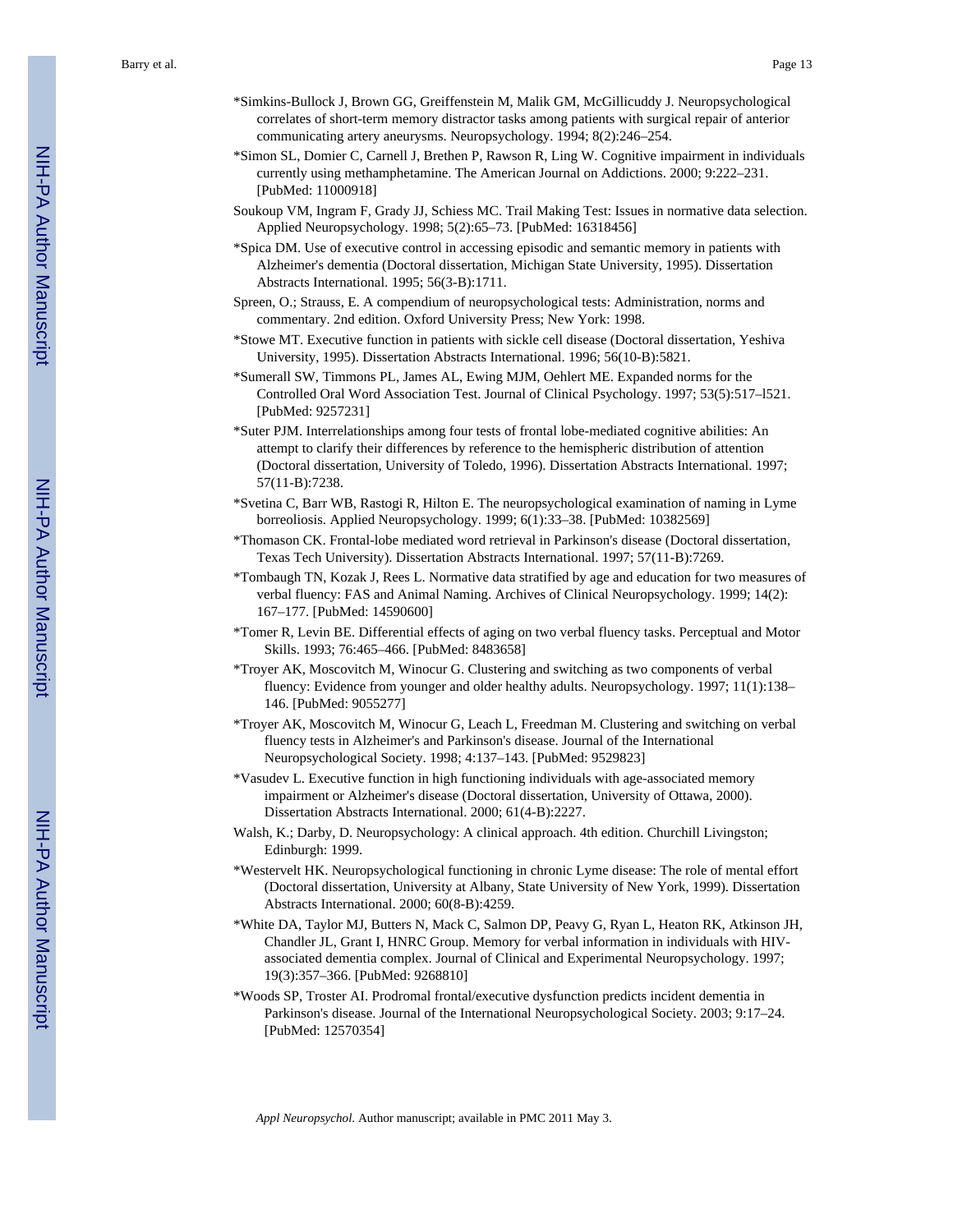- \*Yuspeh RL. Polysubstance abuse and its effects on frontal lobe functioning (Doctoral dissertation, California School of Professional Psychology, 1993). Dissertation Abstracts International. 1994; 55(3–13):1199.
- \*Zakzanis KK, Troyer AK, Rich JB, Heinrichs W. Component analysis of verbal fluency in patients with Schizophrenia. Neuropsychiatry, Neuropsychology, and Behavioral Neurology. 2000; 13(4): 239–245.
- \*Zec RF, Landreth ES, Fritz S, Grames E, Hasara A, Fraizer W, Belman J, Wainman S, McCool M, O'Connell C, Harris R, Robbs R, Elble R, Manyam B. A comparison of phonemic, semantic, and alternating word fluency in Parkinson's disease. Archives of Clinical Neuropsychology. 1999; 14(3):255–264. [PubMed: 14590594]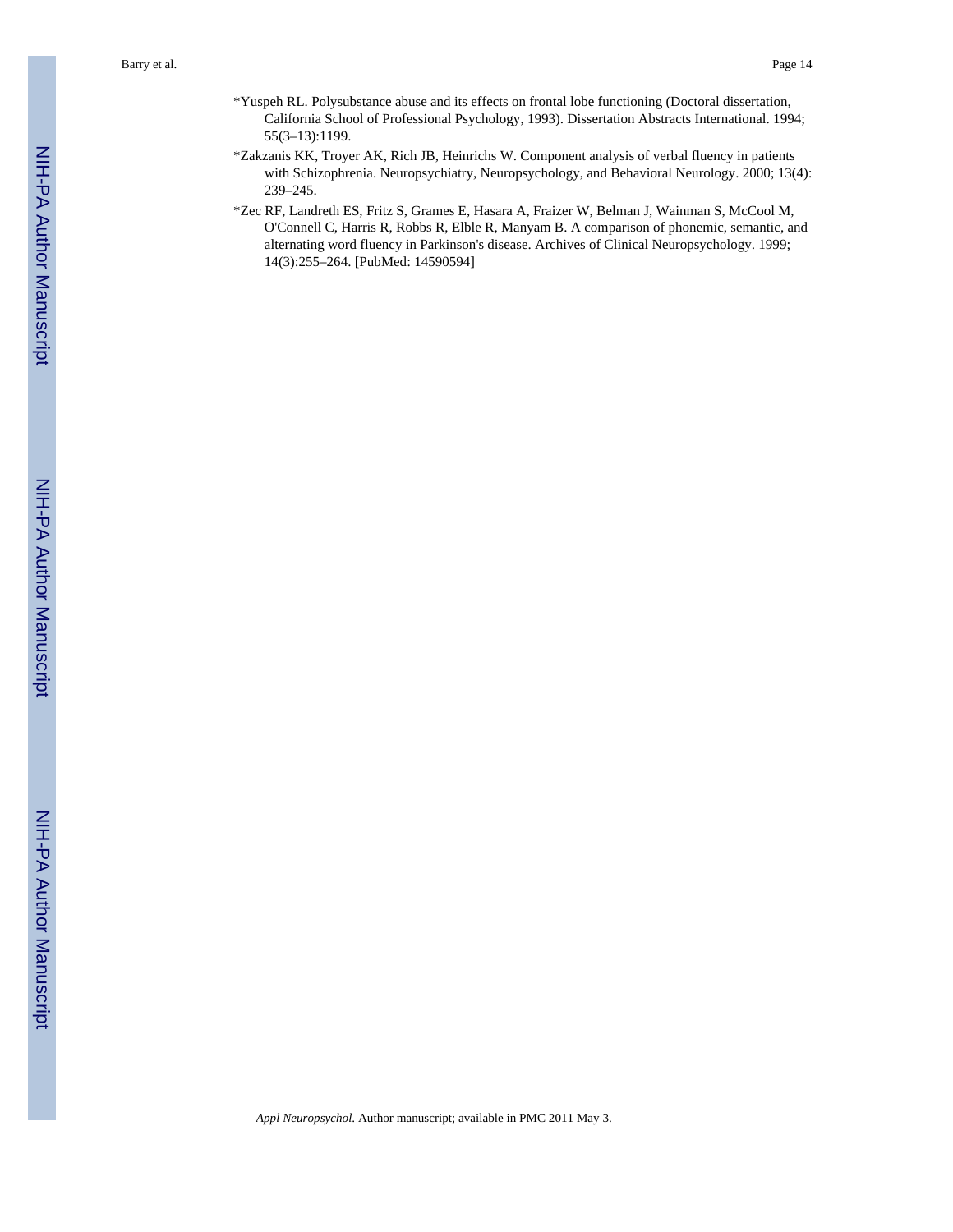#### **Table 1**

#### Demographic Characteristics of the Sample

| N                                | 134           |
|----------------------------------|---------------|
| Mean Score (SD)                  | 40.18 (6.02)  |
| Mean Standard Deviation (SD)     | 11.23 (2.12)  |
| Mean Age (SD)                    | 53.63 (19.65) |
| Mean Education (SD)              | 13.94 (2.01)  |
| Average % Male Participants (SD) | 50% (31)      |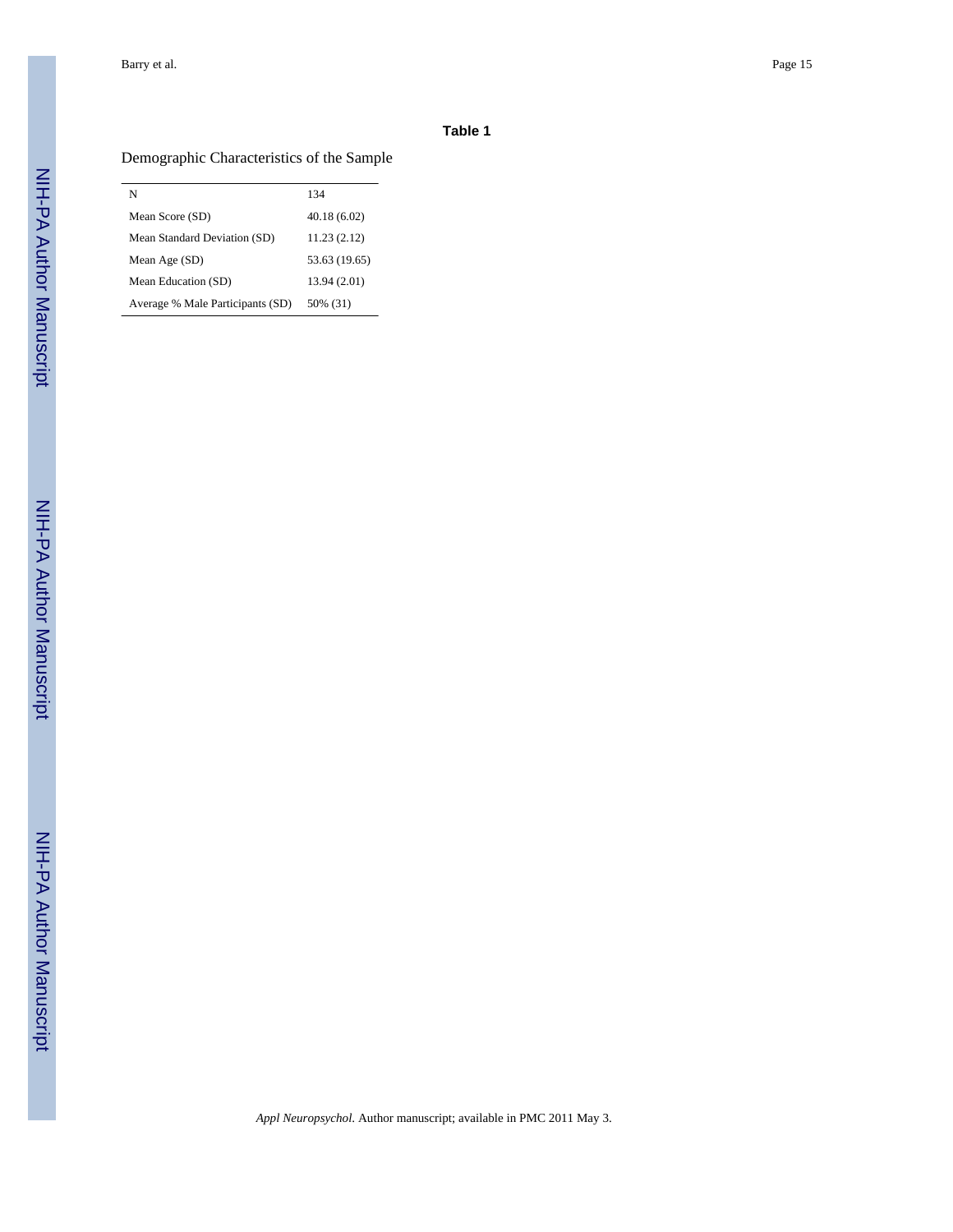#### **Table 2**

#### Characteristics of Studies

| Mean Age of Study                          | 8.99 (4.36) |
|--------------------------------------------|-------------|
| Number Employing Strict Exclusion Criteria | 85          |
| Number Using FAS Form                      | 112         |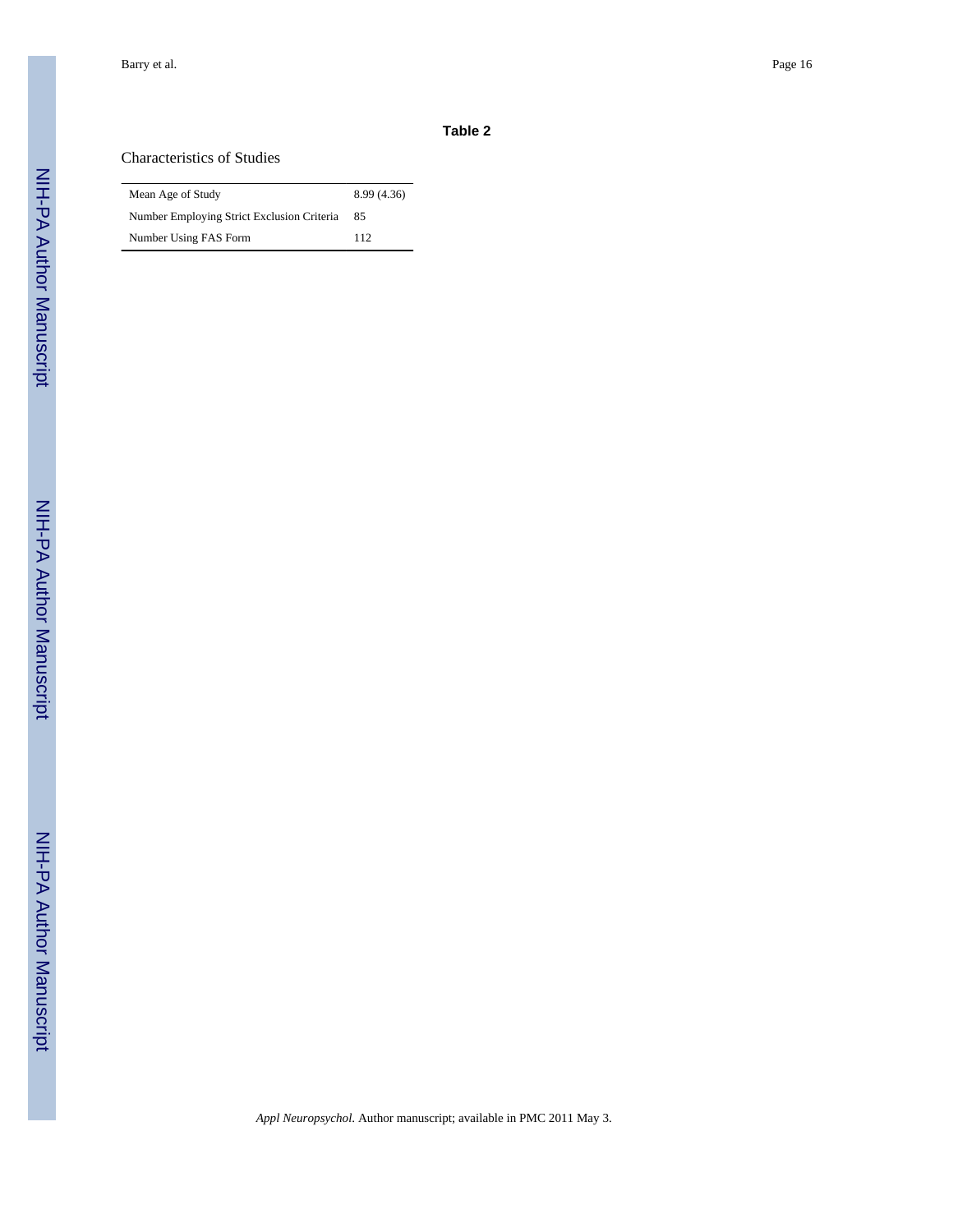#### **Table 3**

Estimates for Demographic and Study Variables (Unstandardized Beta Weights)

| Variable                  | Mean        | <b>Standard Deviation</b> |
|---------------------------|-------------|---------------------------|
| Age                       | $-0.093$ ** | $0.028***$                |
| Education                 | $1.534***$  | $\Omega$                  |
| % Male                    | 0           | $\Omega$                  |
| <b>Exclusion Criteria</b> | $3274**$    | $\Omega$                  |
| Age of Study              | 0           | $-1.242$ <sup>**</sup>    |
| Form of Test              | $-2.401$    | $-0.113$                  |

*\* p*<0.05

*\*\* p*<0.01